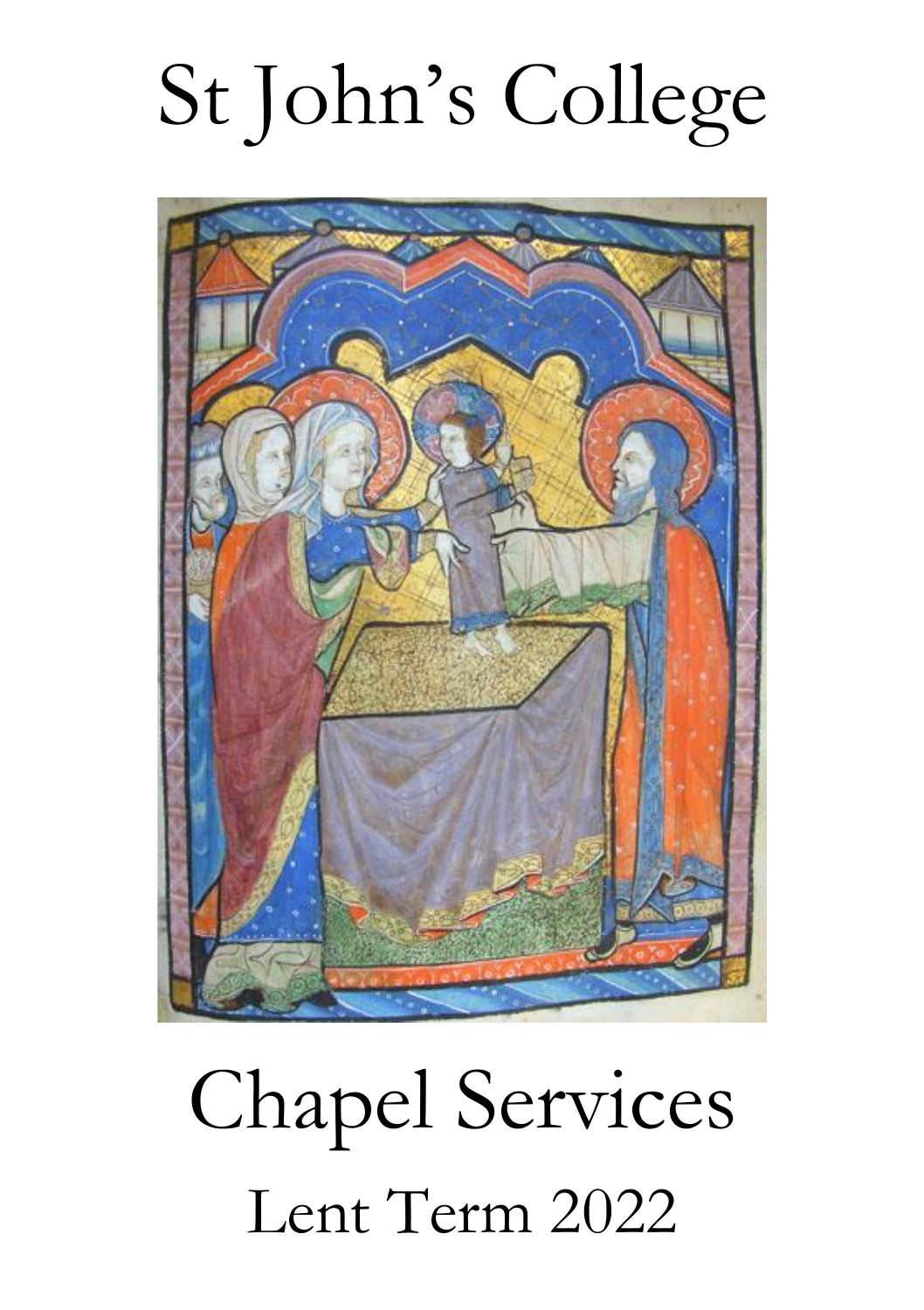Since the early  $13<sup>th</sup>$  century the site of St John's College has had a place of Christian worship. The original Chapel, whose traces are still visible in First Court, belonged to a hospital for the poor and infirm and was retained when the College was founded in 1511. Our present Chapel, built in 1869 by Sir George Gilbert Scott, continues to offer regular services enriched by the College's outstanding choral tradition. Members of the public are welcome at all services. The Chapel is part of the Church of England, within the Anglican Communion, and welcomes everyone.

Morning Prayer is said each weekday at 8.30am. This and the 8.30am Sunday services are reserved to members of College and their guests.

Surplices are provided in the Chapel, and may be worn by members of the College on Sundays, at Evensong on Saturdays, and on other holy days as marked in this list with the letter **S**.

The Chapel Clerk, Stephen Stokes, can be contacted on 01223 338676 or by e-mail at  $chapel@joh.cam.ac.uk$  Further details of the Chapel and Choirs are available on their websites:

*www.joh.cam.ac.uk www.sjcchoir.co.uk stjohnsvoices.org*

A Chapel service is usually webcast on a weekly basis. You can listen online at: *[www.sjcchoir.co.uk/webcast](http://www.sjcchoir.co.uk/webcast)*

### **Dean** The Rev'd Canon Dr Mark Oakley **Director of Music** Andrew Nethsingha **Chaplain** The Rev'd Andrew Hammond **Director of St John's Voices** Graham Walker **Herbert Howells Organ Scholar** George Herbert **Junior Organ Scholar** Alex Trigg **St John's Voices Organists** Samuel Jones & Benedict Turner-Berry **Chapel Clerk** Stephen Stokes **Assistant Verger** John Boulter

The clergy are always glad to arrange to see members of the College.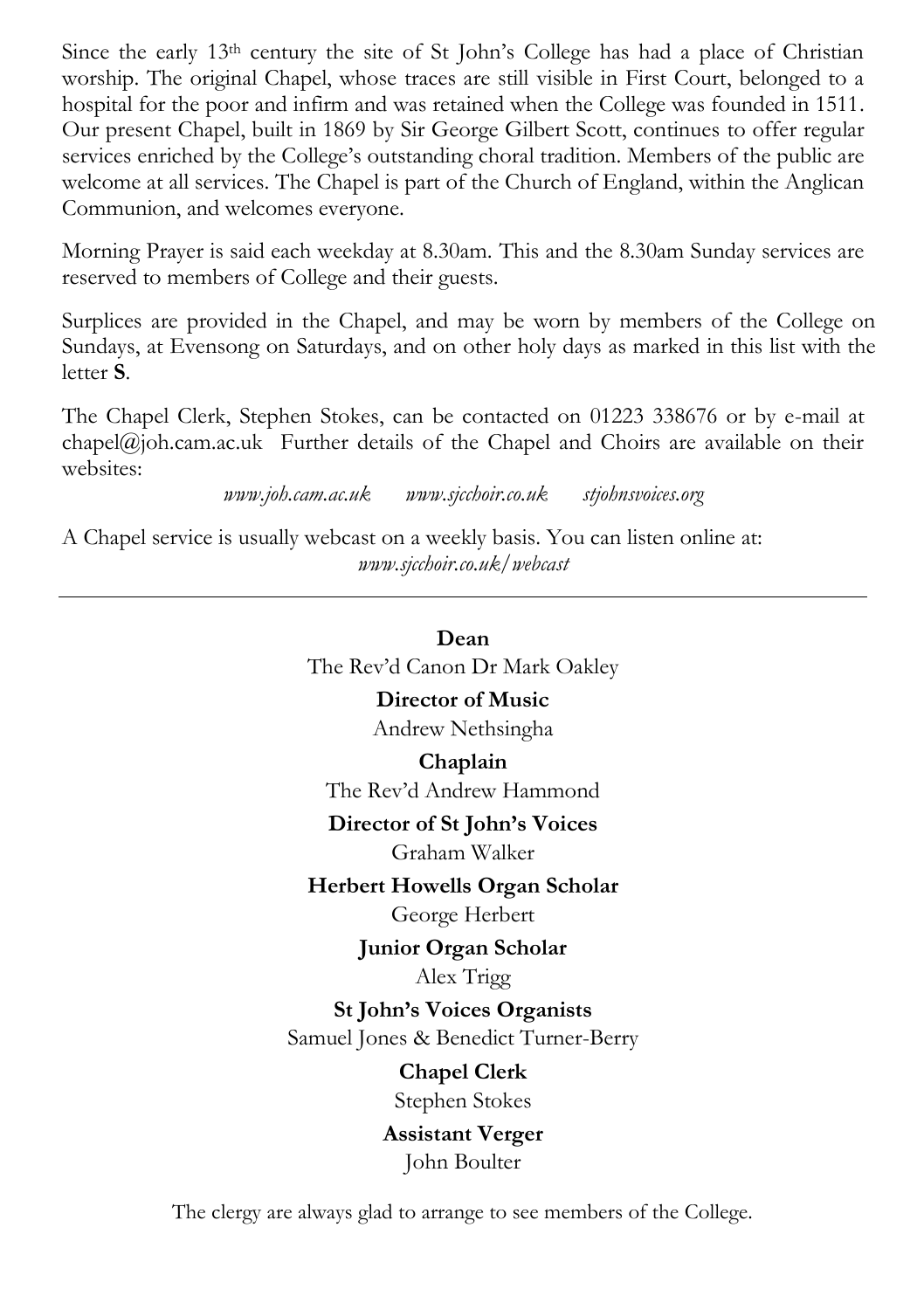## Sunday 6.30pm Evensong Sermon Series

#### **'Doctors and the Divine: the human search for God'**

Fellows of the College explore whether their academic subject relates in any way to the human search for God

| 30 January  | Anthropology                |
|-------------|-----------------------------|
| Preacher:   | Dr Helen Watson             |
| 6 February  | <b>Veterinary Science</b>   |
| Preacher:   | Dr David Williams           |
| 13 February | Geography                   |
| Preacher:   | Professor Tim Bayliss-Smith |
| 20 February | English                     |
| Preacher:   | Dr Alex Wong                |
| 27 February | <b>Mathematics</b>          |
| Preacher:   | Professor Peter Johnstone   |
| 6 March     | <b>Modern Languages</b>     |
| Preacher:   | Dr Marie Chabbert           |
| 13 March    | Philosophy                  |
| Preacher:   | Professor Alexander Bird    |

Recordings of these sermons will be available at *www.joh.cam.ac.uk/chapel-choir/sermons*

Cover image: The Presentation of Christ in the Temple From an illuminated manuscript in the College collection (f.15r from MS K.26)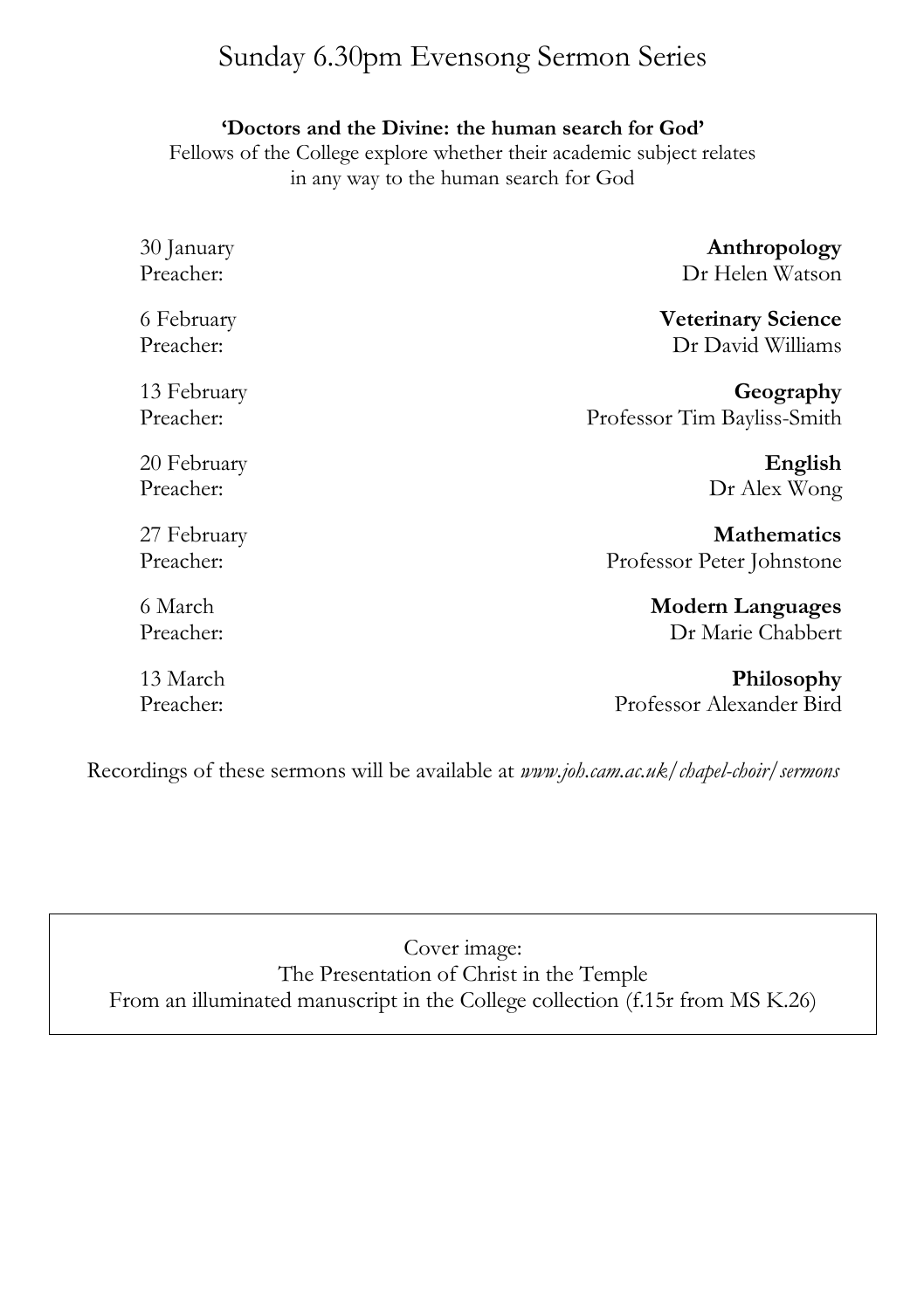| 16 | THE SECOND<br><b>SUNDAY OF</b><br><b>EPIPHANY</b> | 8.30 a.m.   | <b>STUDENT COMMUNION</b><br>Readings: Isaiah 62.1–5, John 2.1–11                                                                                                                                                                   |
|----|---------------------------------------------------|-------------|------------------------------------------------------------------------------------------------------------------------------------------------------------------------------------------------------------------------------------|
| 18 | <b>TUESDAY</b>                                    | $6.30$ p.m. | <b>EVENSONG</b><br>Responses and Preces: Ayleward<br>Psalm 90 vv. 1-12 (Hylton Stewart)<br>Readings: Hosea 2.13-20, Acts 14.21-28<br>Murrill in E<br>Chilcott: The Shepherd's Carol<br>Hymn 47                                     |
| 19 | WEDNESDAY                                         | $6.30$ p.m. | <b>EVENSONG</b> (lower voices)<br>Responses and Preces: Rose<br>Psalm 95 (tone iii)<br>Readings: Job 42.10–17, James 5.7–12<br>Lassus: Magnificat tertii toni<br>Nunc Dimittis tertii toni<br>Mateo Flecha the elder: Riu riu chiu |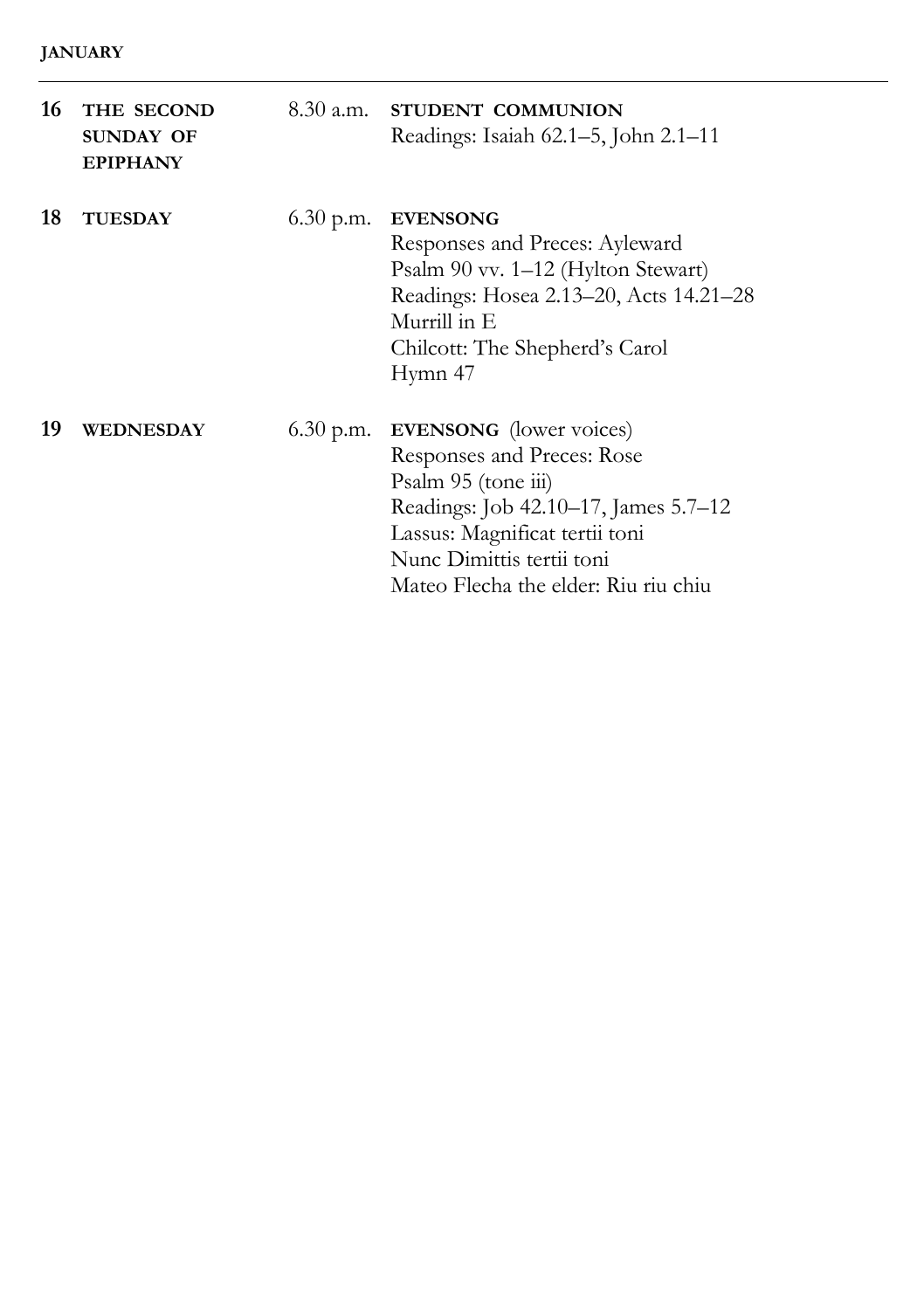| 20 | <b>THURSDAY</b> | $6.30$ p.m. | <b>EVENSONG</b><br>Responses and Preces: Ayleward<br>Psalm 102 vv. 1-11 (Macpherson)<br>Reading: Luke 12.13-21<br>Magnificat primi toni<br>Holst: Nunc Dimittis<br>arr. Pettman: The Angel Gabriel<br>Maxwell Davies: One star at last<br>Hymn: A maiden most gentle (Tune: Lourdes)             |   |
|----|-----------------|-------------|--------------------------------------------------------------------------------------------------------------------------------------------------------------------------------------------------------------------------------------------------------------------------------------------------|---|
| 21 | <b>FRIDAY</b>   | $6.30$ p.m. | <b>EVENSONG</b><br>Responses and Preces: Ayleward<br>Psalm $105$ vv. $1-12$ (tone vii)<br>Readings: Jeremiah 2.1-9, Mark 11.15-18<br>Weelkes (Sixth Service)<br>Kirbye: Vox in Rama<br>Hymn 46 (tune $101(ii)$ )                                                                                 |   |
| 22 | <b>SATURDAY</b> |             | 6.00 p.m. EPIPHANY CAROL SERVICE I<br>A candlelit service of readings and music by<br>Betinis, Britten, Burton, Chilcott, Flecha,<br>Goldschmidt, Holst, Kirbye, Maxwell Davies,<br>Pettman, Wallen and Wilberg<br>Organ music will be played by George Herbert<br>and Alex Trigg from 5.00 p.m. | s |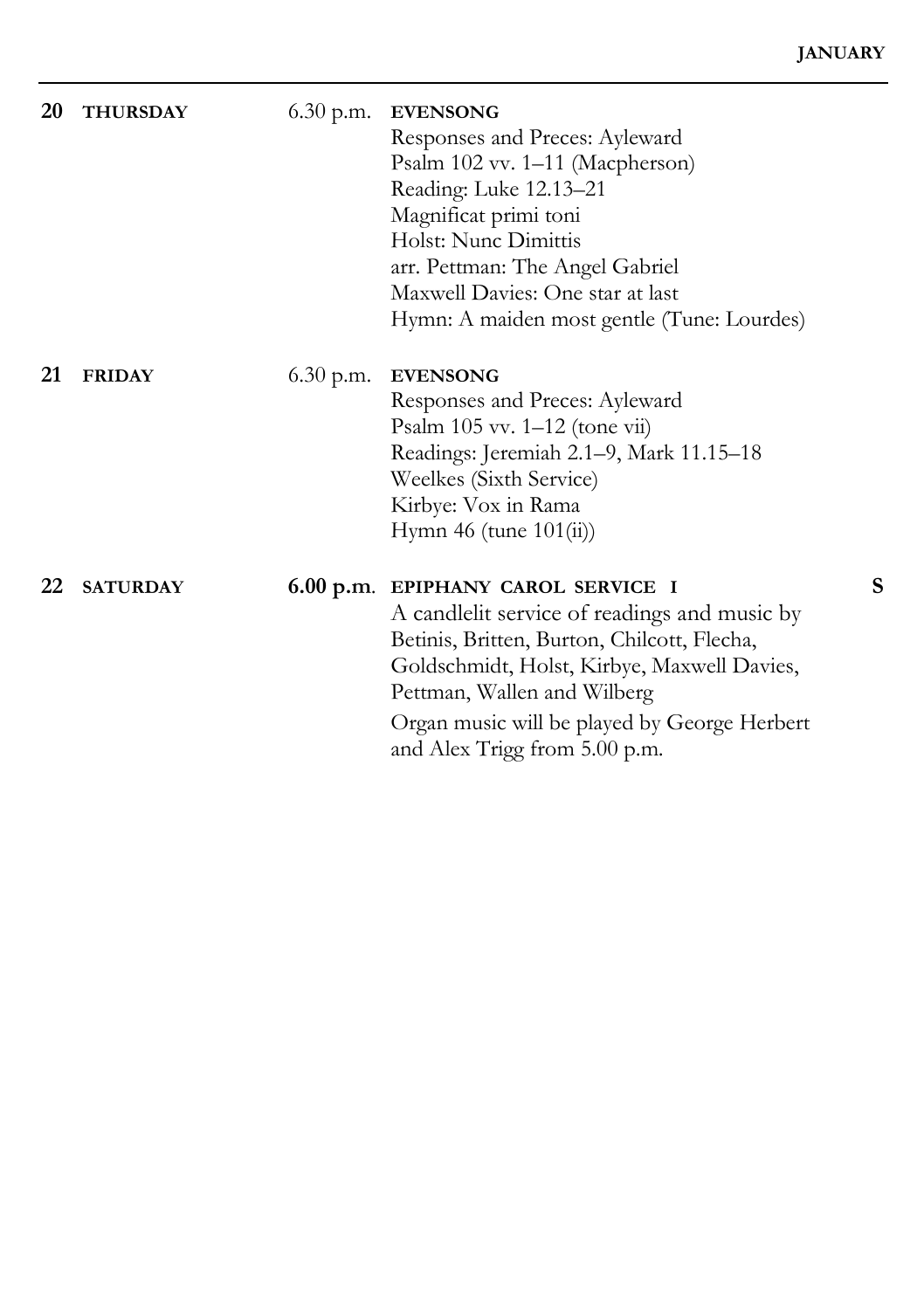| 23 | THE THIRD<br><b>SUNDAY OF</b><br><b>EPIPHANY</b>                   | $8.30$ a.m. | STUDENT COMMUNION<br>Readings: 1 Corinthians 12.12-31a, Luke 4.14-21                                                                                                                                                                                                                                                        | S |
|----|--------------------------------------------------------------------|-------------|-----------------------------------------------------------------------------------------------------------------------------------------------------------------------------------------------------------------------------------------------------------------------------------------------------------------------------|---|
|    |                                                                    |             | 10.30 a.m. SUNG EUCHARIST (lower voices)<br>Introit: Adorate Deum<br>Byrd: Mass for three voices<br>Readings: 1 Corinthians 12.12-31a, Luke 4.14-21<br>Gradual: Psalm 19 vv. 1-6 (tone iii)<br>Credo II<br>Preacher: The Chaplain<br>Hymns 271 (omit v. 2), 36<br>Voluntary: Mendelssohn Allegro con brio<br>(Sonata no. 4) |   |
|    |                                                                    |             | 6.00 p.m. EPIPHANY CAROL SERVICE II<br>A candlelit service of readings and music by<br>Betinis, Britten, Burton, Chilcott, Flecha,<br>Goldschmidt, Holst, Kirbye, Maxwell Davies,<br>Pettman, Wallen and Wilberg.<br>Organ music will be played by George Herbert<br>and Alex Trigg from 5.00 p.m.                          |   |
| 24 | <b>MONDAY</b><br>FIRST EVENSONG OF<br>THE CONVERSION<br>OF ST PAUL | 6.30 p.m.   | EVENSONG SUNG BY ST JOHN'S VOICES<br>Responses and Preces: MacDonald<br>Psalm 116 (Lloyd)<br>Readings: Isaiah 12.1-6, John 7.37-44<br>Antiphon: In omnem terram<br>Dyson in F<br>Tallis: Videte miraculum<br>Hymn 154(ii)                                                                                                   | S |
| 25 | THE CONVERSION<br>OF ST PAUL                                       | $6.30$ p.m. | FESTAL EUCHARIST<br>Introit: Scio cui credidi<br>Victoria: Missa O quam gloriosum (Gloria, Agnus Dei)<br>Missa de Angelis (Sanctus, Benedictus)<br>Readings: Galatians 1.11–16a, Matthew 19.27–end<br>Hymn 155                                                                                                              | S |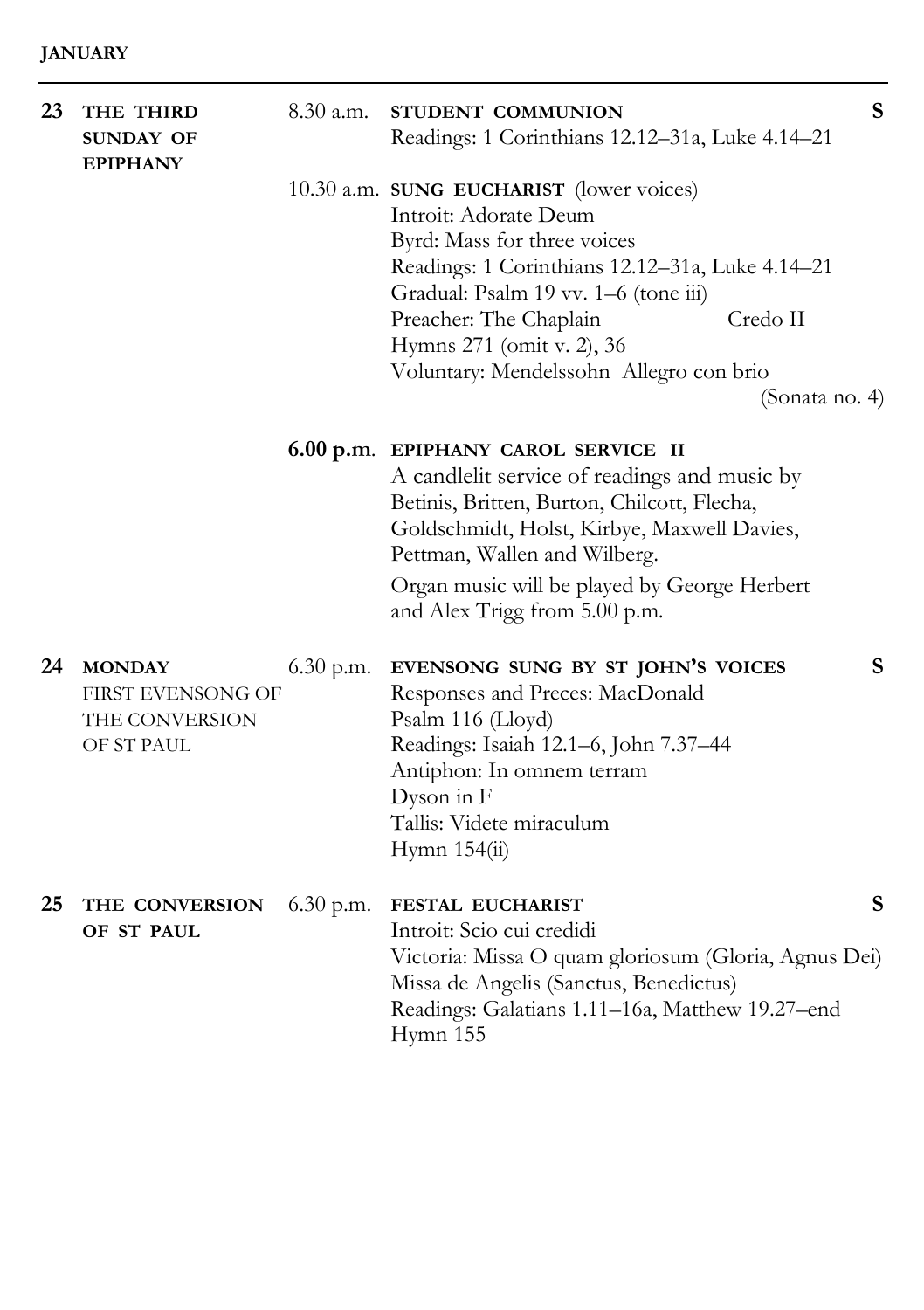| 26 | <b>WEDNESDAY</b> | $6.30$ p.m. | <b>EVENSONG</b> (lower voices)<br>Responses and Preces: Millington<br>Psalm 119 vv. 105-120 (tone ii)<br>Readings: 1 Kings 17.1–7, James 5.13–20<br>Victoria: Magnificat sexti toni<br>Nunc Dimittis sexti toni<br>Byrd: Ecce advenit                                                                                                 |   |
|----|------------------|-------------|---------------------------------------------------------------------------------------------------------------------------------------------------------------------------------------------------------------------------------------------------------------------------------------------------------------------------------------|---|
| 27 | <b>THURSDAY</b>  | $6.30$ p.m. | <b>EVENSONG</b><br>Responses and Preces: Rose<br>Psalm 122 (Atkins)<br>Reading: Luke 12.41-48<br>D. Purcell in E minor<br>Warlock: Adam lay ybounden<br>Hymn $55$ (omit v. 2)                                                                                                                                                         |   |
| 28 | <b>FRIDAY</b>    | $6.30$ p.m. | <b>EVENSONG</b><br>Responses and Preces: Rose<br>Psalm 133 (Hopkins)<br>Readings: Jeremiah 2.11-13, 19-22; John 4.5-15<br>Vivaldi: Magnificat<br>Nunc Dimittis primi toni<br>Poulenc: Quem vidistis pastores<br>Hymn 51                                                                                                               |   |
| 29 | <b>SATURDAY</b>  | $6.30$ p.m. | <b>EVENSONG</b><br>Responses and Preces: Rose<br>Psalm 141 vv. 1-6, 9-11 (Spohr)<br>Readings: Genesis 32.22–32, Hebrews 2.5–13<br>Moore (St John's Service) *<br>Poulenc: Videntes stellam<br>Poulenc: Hodie Christus natus est<br>Hymn: See amid the winter's snow (tune: Humilty)<br>Voluntary: Bingham The Dawn of Redeeming Grace | S |

\* *This work was composed for the College Choir in 2006.*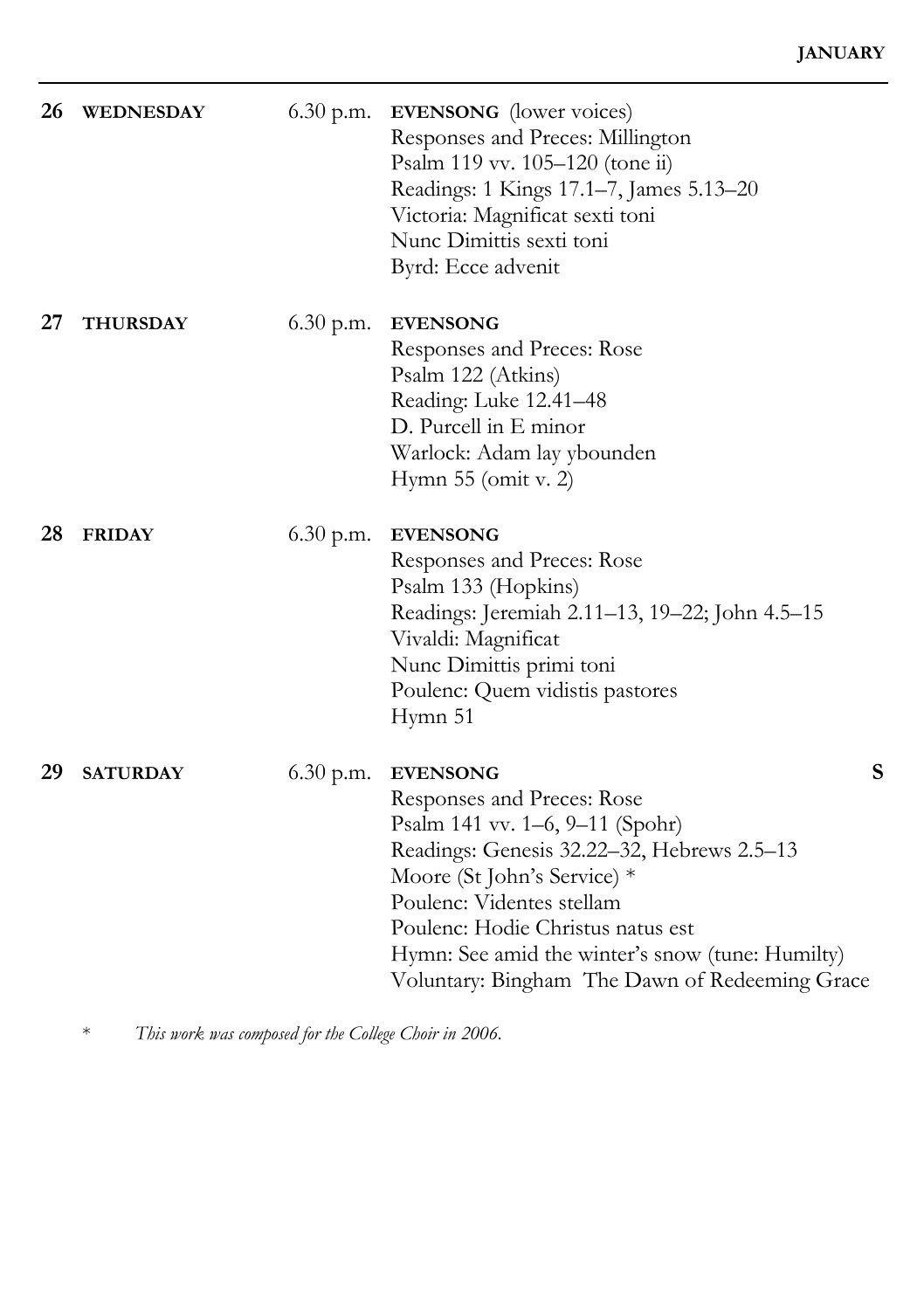| 30 | THE FOURTH<br><b>SUNDAY OF</b><br><b>EPIPHANY</b> | 8.30 a.m.   | STUDENT COMMUNION<br>Readings: 1 Corinthians 13, Luke 2.22-40                                                                                                                                                                                                                                                                                                         | S |
|----|---------------------------------------------------|-------------|-----------------------------------------------------------------------------------------------------------------------------------------------------------------------------------------------------------------------------------------------------------------------------------------------------------------------------------------------------------------------|---|
|    |                                                   |             | 10.30 a.m. SUNG EUCHARIST<br>Introit: Poulenc O magnum mysterium<br>Kyrie de Angelis<br>Victoria: Missa O quam gloriosum<br>Readings: 1 Corinthians 13, Luke 2.22-40<br>Gradual: Psalm 48 (tone viii)<br>Preacher: Thomas Ruston,<br>Ordinand, Westcott House Credo III<br>Hymns 273 (tune 302), 56 (omit v. 4)<br>Voluntary: J.S. Bach Prelude in B minor (BWV 544i) |   |
|    |                                                   |             | 6.00 p.m. ORGAN RECITAL (no. 1519)<br>James Tett (Christ's College)<br>Liszt: Prelude and Fugue on BACH<br>Alain: Fantasmagorie<br>Duruflé: Prelude et Fugue sur le nom d'Alain                                                                                                                                                                                       |   |
|    |                                                   | $6.30$ p.m. | <b>EVENSONG</b><br>Responses and Preces: Rose<br>Psalm 146 (Harris)<br>Dyson in F<br>Howells: Te Deum (Collegium Regale)<br>Hymns 40, 352 (omit v. 4)<br>Preacher: Dr Helen Watson<br>Doctors and the Divine: the human search for God-<br>Anthropology<br>Voluntary: J.S. Bach Fugue in D minor (Dorian)<br>(BWV 538ii)                                              |   |
| 31 | <b>MONDAY</b>                                     | $6.30$ p.m. | EVENSONG SUNG BY ST JOHN'S VOICES<br>Introit: Chesnokov Bless the Lord, O my soul<br>(Благослови, душе моя, Господа)<br>Responses and Preces: MacDonald<br>Psalm 144 (Higgins)<br>Readings: Isaiah 25.1–10a, 1 Corinthians 15.51–58<br>Howells (Collegium Regale)<br>Chesnokov: All creation rejoices (O тебе радуется)<br>Hymn 52                                    |   |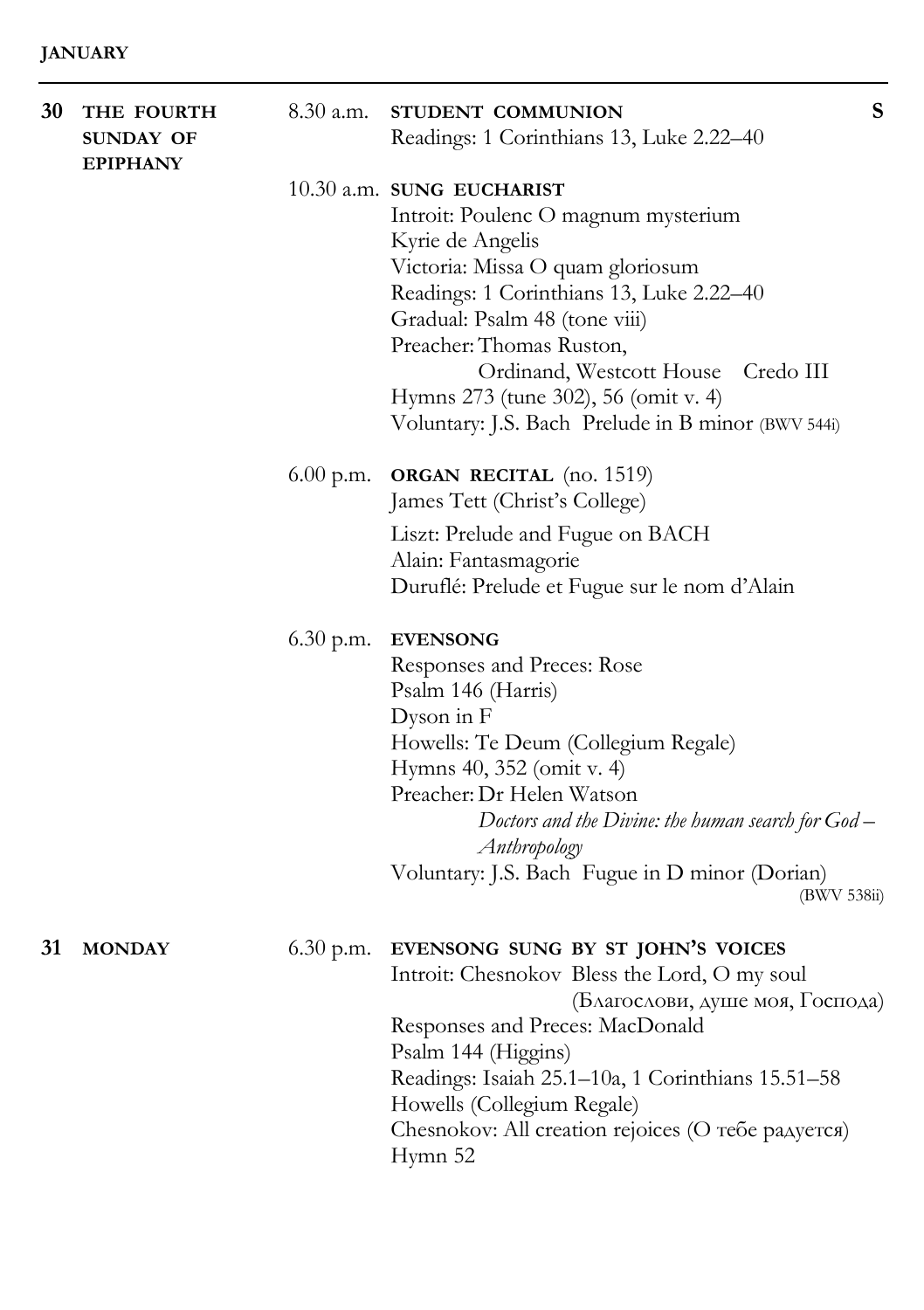| THE PRESENTATION                                         |             | Responses and Preces: Rose<br>Psalm 2 (Robinson)<br>Readings: 1 Samuel 1.19b-end, Hebrews 4.11-end<br>Antiphon: Hodie beata Virgo Maria<br>Bevan: Magnificat octavi toni<br>Leighton: Nunc Dimittis (Collegium Magdalenae<br>Parsons: Ave Maria<br>Oxoniense)<br>Hymn 44 (tune 282)                                                                                                                         |
|----------------------------------------------------------|-------------|-------------------------------------------------------------------------------------------------------------------------------------------------------------------------------------------------------------------------------------------------------------------------------------------------------------------------------------------------------------------------------------------------------------|
| THE<br><b>PRESENTATION</b><br>OF CHRIST IN<br>THE TEMPLE | 6.30 p.m.   | S<br>FESTAL EUCHARIST (lower voices)<br>Duruflé: Messe cum jubilo<br>Readings: Malachi 3.1-5, Luke 2.22-40<br>Hymn $157$ (omit v. 4)                                                                                                                                                                                                                                                                        |
| <b>THURSDAY</b>                                          | $6.30$ p.m. | <b>EVENSONG</b><br>Responses and Preces: Smith<br>Psalm 17 vv. 1-7 (Turle)<br>Reading: Luke 15.1-10<br>Batten (Fourth Service)<br>J.S. Bach: Mit Fried und Freud<br>Hymn 337                                                                                                                                                                                                                                |
| <b>FRIDAY</b>                                            | $6.30$ p.m. | <b>EVENSONG</b><br>Responses and Preces: Smith<br>Psalm 22 (Camidge)<br>Readings: Jeremiah 3.12b-18, John 21.15-19<br>Stanford in B flat<br>N. Boulanger: Lux aeterna<br>Hymn 57                                                                                                                                                                                                                            |
| <b>SATURDAY</b>                                          | 6.30 p.m.   | S<br><b>CANTATA EVENSONG</b><br>WITH ST JOHN'S SINFONIA<br>Orchestral Voluntary: J.S. Bach Sinfonia (Cantata 182)<br>Responses and Preces: Smith<br>Psalm 25 vv. 1–9 (Gauntlett)<br>Readings: Malachi 3.1-4, Luke 2.22-32<br>Vivaldi: Magnificat<br>Nunc Dimittis primi toni<br>J.S. Bach: Cantata no. 125 'Mit Fried und Freud'<br>Hymns 387, 245<br>Orchestral Voluntary: J.S. Bach Sinfonia (Cantata 42) |
|                                                          |             |                                                                                                                                                                                                                                                                                                                                                                                                             |

#### **THIS SERVICE WILL END AT APPROXIMATELY 7.45 P.M.**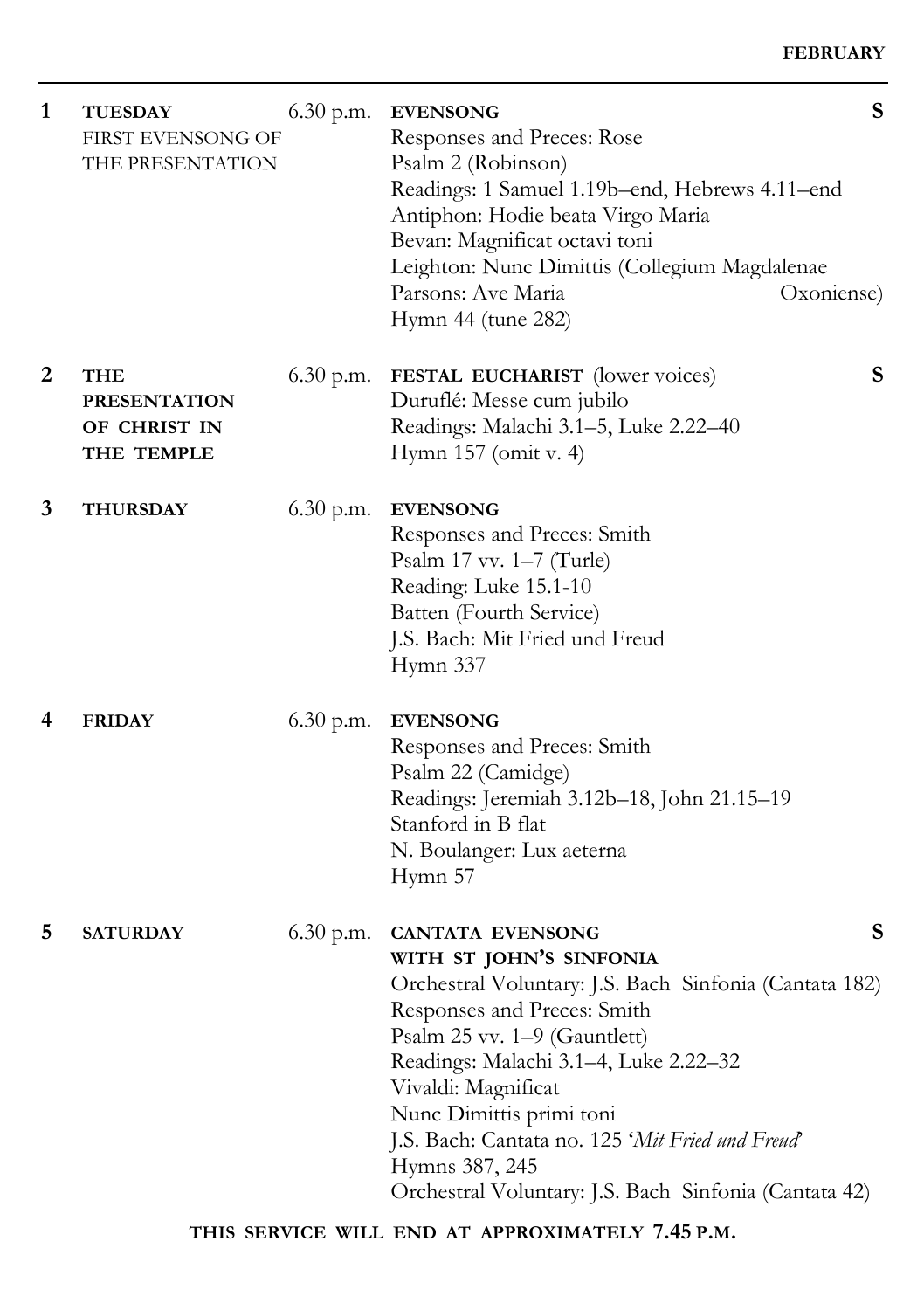| 6 | THE FOURTH                          | $8.30$ a.m. | S<br>STUDENT COMMUNION                                                                       |
|---|-------------------------------------|-------------|----------------------------------------------------------------------------------------------|
|   | <b>SUNDAY BEFORE</b><br><b>LENT</b> |             | Readings: 1 Corinthians 15.1-11, Luke 5.1-11                                                 |
|   |                                     |             | 10.30 a.m. SUNG EUCHARIST<br>Introit: Vaughan Williams O taste and see<br>Dove: Missa Brevis |
|   |                                     |             | Readings: 1 Corinthians 15.1-11, Luke 5.1-11<br>Gradual: Psalm 138 (tone iii)                |
|   |                                     |             | Credo IV<br>Preacher: The Chaplain<br>Hymns 282, 338 (omit v. 6)                             |
|   |                                     |             | Voluntary: Stravinsky (arr. Besly) Berceuse & Finale<br>(L'Oiseau de Feu)                    |
|   |                                     |             | 6.00 p.m. ORGAN RECITAL (no. 1520)<br>Kyoko Canaway (Gonville & Caius College)               |
|   |                                     |             | Litaize: Epiphanie<br>Litaize: Reges Tharsis                                                 |
|   |                                     |             | Dupré: Lumen ad Revelationem<br>(Six Antiennes pour le Temps de Noël)                        |
|   |                                     |             | Tournemire (trans. Duruflé): Fantaisie-Improvisation<br>sur Ave Maris Stella                 |
|   |                                     | $6.30$ p.m. | <b>EVENSONG WITH ELECTRONICS</b>                                                             |
|   |                                     |             | Responses and Preces: Smith<br>Psalm 31 vv. 1–9 (Crotch)                                     |
|   |                                     |             | Wood in E flat (no. 2)                                                                       |
|   |                                     |             | Nunn: Sitivit anima mea *                                                                    |
|   |                                     |             | Hymns 54(ii), 331 (omit v. 3)                                                                |
|   |                                     |             | Preacher: Dr David Williams                                                                  |
|   |                                     |             | Doctors and the Divine: the human search for God -<br>Veterinary Science                     |
|   |                                     |             | Voluntary: Leighton Paean                                                                    |
| 7 | <b>MONDAY</b>                       | $6.30$ p.m. | EVENSONG SUNG BY ST JOHN'S VOICES                                                            |
|   |                                     |             | Responses and Preces: Radcliffe                                                              |
|   |                                     |             | Psalm 37 vv. 21-41 (Gauntlett)<br>Readings: Isaiah 26.7–13, 2 Peter 3.8–13                   |
|   |                                     |             | Watson in E                                                                                  |
|   |                                     |             | Chesnokov: The great doxology                                                                |

(Великое славословие)

Hymn 335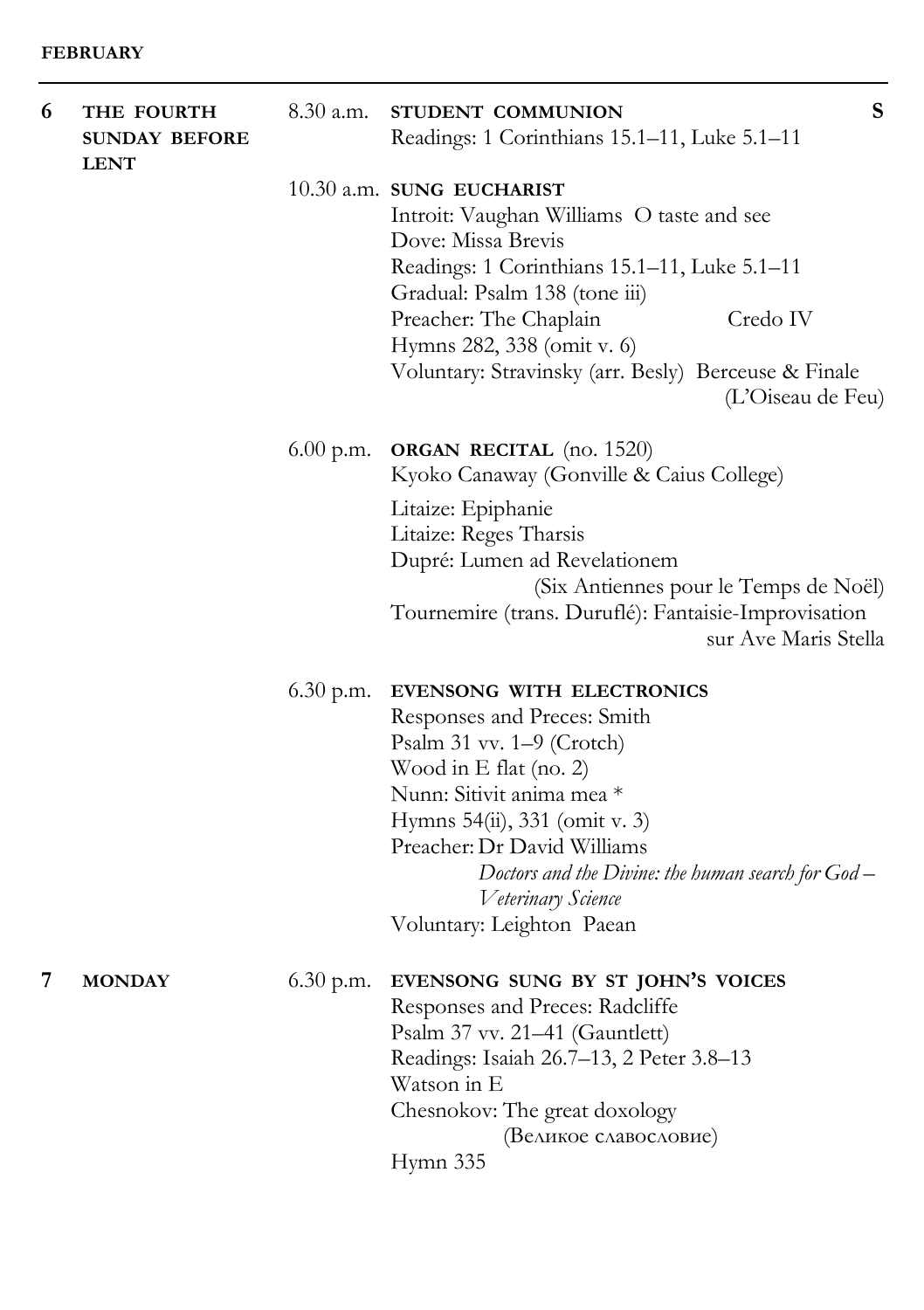| 8  | <b>TUESDAY</b>  | $6.30$ p.m. | <b>EVENSONG</b><br>Responses and Preces: Smith<br>Psalm 39 (Hylton Stewart)<br>Readings: Proverbs 31.17-22, 25-31; Acts 16.11-15<br>Wise in E flat<br>Tye: Praise ye the Lord, ye children (part 1)<br>Hymn 341                                                                           |
|----|-----------------|-------------|-------------------------------------------------------------------------------------------------------------------------------------------------------------------------------------------------------------------------------------------------------------------------------------------|
| 9  | WEDNESDAY       | $6.30$ p.m. | <b>EVENSONG</b> (lower voices)<br>Responses and Preces: Rose<br>Psalm 44 vv. $1-9$ (tone i)<br>Readings: 1 Kings 3.5–13, Colossians 1.9–14<br>Moore (Second Service)<br>Martin: Circumdederunt me **                                                                                      |
| 10 | <b>THURSDAY</b> | $6.30$ p.m. | <b>EVENSONG</b><br>Responses and Preces: Ayleward<br>Psalm 52 (Hylton Stewart)<br>Reading: Luke 15.11-32<br>Leighton (Collegium Magdalenae Oxoniense)<br>Frances-Hoad: A Blessing<br>Hymn 357                                                                                             |
| 11 | <b>FRIDAY</b>   | $6.30$ p.m. | <b>EVENSONG</b><br>Responses and Preces: Ayleward<br>Psalm 56 (Alcock, Goss)<br>Readings: Jeremiah 3.19-end, Luke 23.26-31<br>Magnificat primi toni<br>Chesnokov: Nunc Dimittis (Ныне отпущаеши)<br>MacMillan: O give thanks unto the Lord<br>Hymn 342 (tune 178)                         |
| 12 | <b>SATURDAY</b> | 6.30 p.m.   | ${\bf S}$<br><b>EVENSONG</b> (lower voices)<br>Responses and Preces: Rose<br>Psalm 64 (tone ii)<br>Readings: 1 Samuel 16.14–23, Luke 4.31–37<br>Sumsion in G<br>Harvey: Es blühn drei Rosen<br>Hymn 332 (omit vv. 2, 3)<br>Voluntary: J.S. Bach Toccata in D minor (Dorian)<br>(BWV 538i) |

\* *This work was composed for the College Choir in 2018.*

\*\* *This work was composed for the Gentlemen of St John's in 2012.*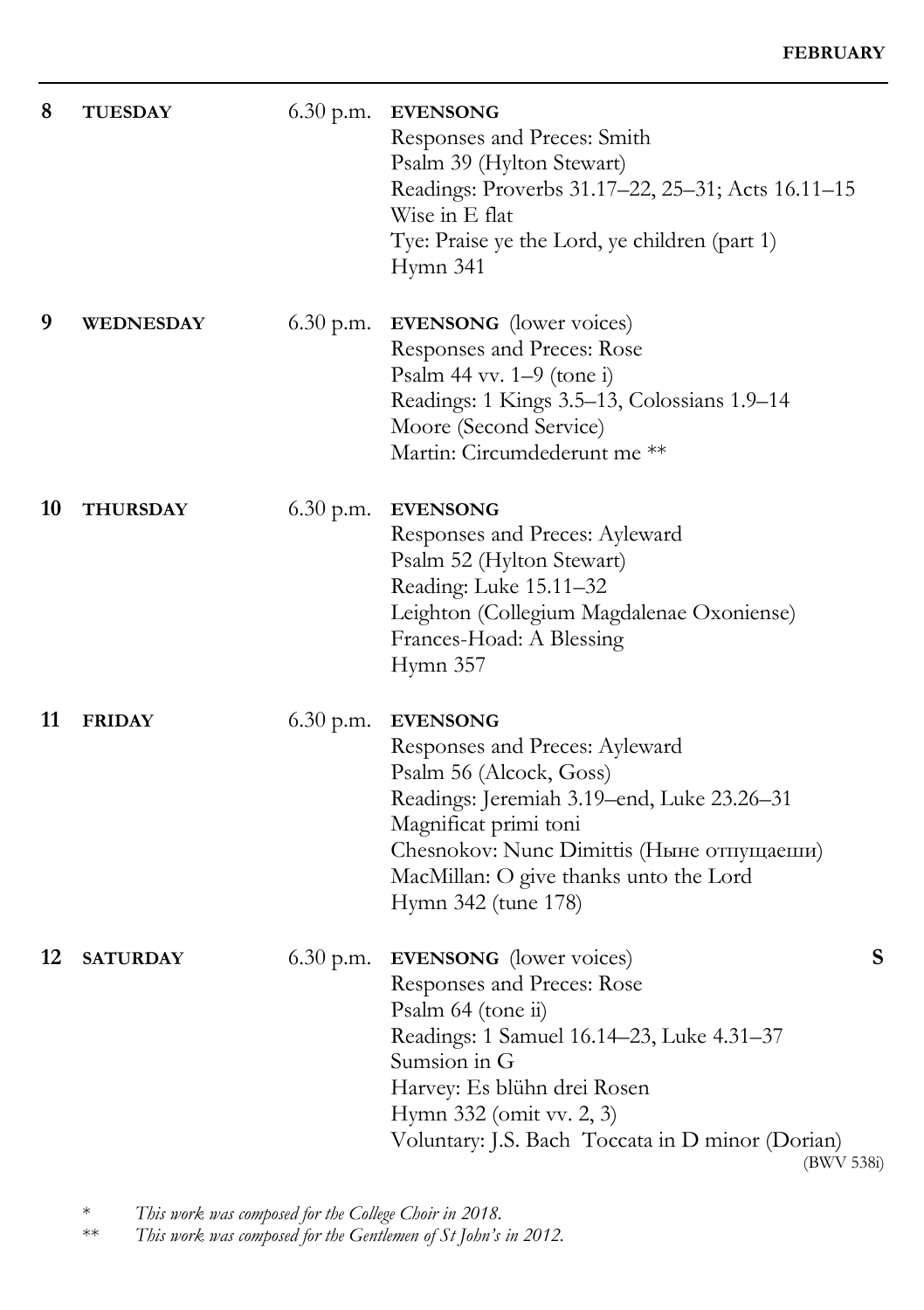| 13 | THE THIRD<br><b>SUNDAY BEFORE</b><br><b>LENT</b> | $8.30$ a.m. | S<br>STUDENT COMMUNION<br>Readings: 1 Corinthians 15.12-20, Luke 6.17-26                                                                                                                                                                                                                                                                                                                                                         |
|----|--------------------------------------------------|-------------|----------------------------------------------------------------------------------------------------------------------------------------------------------------------------------------------------------------------------------------------------------------------------------------------------------------------------------------------------------------------------------------------------------------------------------|
|    | <b>SEPTUAGESIMA</b>                              |             | 10.30 a.m. SUNG EUCHARIST $*$<br>Introit: Circumdederunt me<br>Vierne: Messe Solennelle<br>Readings: 1 Corinthians 15.12-20, Luke 6.17-26<br>Gradual: Psalm 1 (tone i)<br>Preacher: The Dean<br>Credo III<br>Hymns 295, 364 (tune 408(i)) (Descant: Robinson)<br>Voluntary: Widor Final (Symphonie VI)                                                                                                                           |
|    |                                                  |             | $6.00$ p.m. ORGAN RECITAL (no. 1521)<br>Joseph Wicks                                                                                                                                                                                                                                                                                                                                                                             |
|    |                                                  |             | Elgar: Allegro maestoso (Sonata in G)<br>Franck: Cantabile<br>Whitlock: Fanfare (Four Extemporisations)                                                                                                                                                                                                                                                                                                                          |
|    |                                                  |             | 6.30 p.m. <b>EVENSONG</b> (lower voices)<br>Responses and Preces: Tallis<br>Psalm $68$ vv. $1-10$ (tone v)<br>Hassler: Magnificat quinti toni<br>Nunc Dimittis quinti toni<br>Lassus: Qui moderatur sermones suos<br>Hymns 244, 351 (omit v. 3)<br>Preacher: Professor Tim Bayliss-Smith<br>Doctors and the Divine: the human search for God-<br>Geography<br>Voluntary: Mendelssohn Allegro maestoso e vivace<br>(Sonata no. 4) |
| 14 | <b>MONDAY</b>                                    |             | 6.30 p.m. EVENSONG SUNG BY ST JOHN'S VOICES<br>Responses and Preces: Radcliffe                                                                                                                                                                                                                                                                                                                                                   |

Responses and Preces: Radcliffe Psalm 74 vv. 1–12 (Garrett) Readings: Isaiah 33.17–22, Revelation 21.1–7 Mathias (Jesus Service) Chesnokov: Praise the name of the Lord (Хвалите имя Господине) Hymn 346

\* *This service is sung by the altos, tenors and basses of the College Choir along with sopranos drawn from other Cambridge chapel choirs. The choristers are on their half-term holiday.*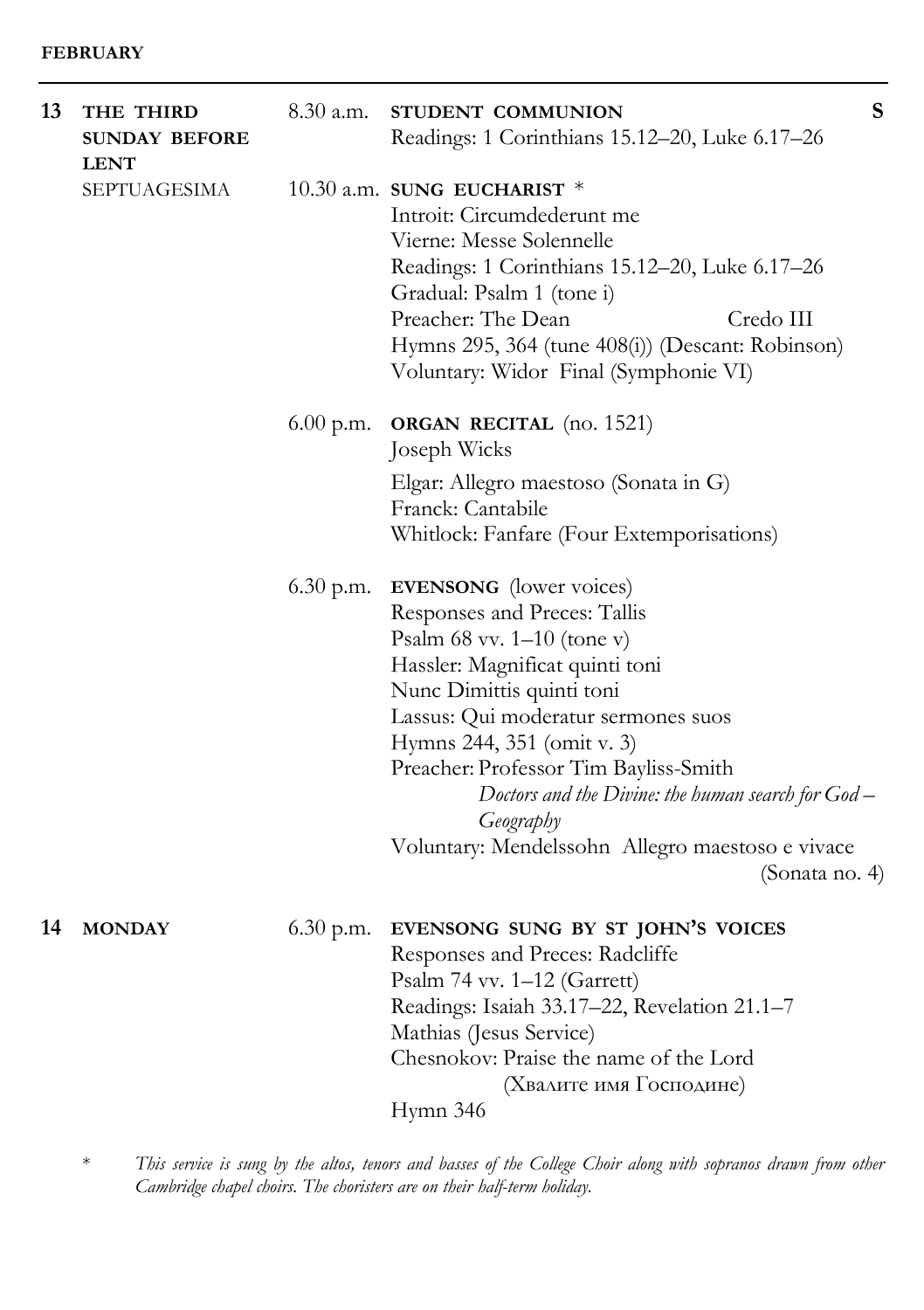| 15 | <b>TUESDAY</b>  | $6.30$ p.m. | <b>EVENSONG</b> (lower voices)<br>Responses and Preces: Tallis<br>Psalm 75 (tone vi)<br>Readings: Isaiah 25.6–9, Acts 16.16–34<br>Suriano: Magnificat primi toni<br>Nunc Dimittis primi toni<br>Morley: Let my complaint<br>Hymn 369    |   |
|----|-----------------|-------------|-----------------------------------------------------------------------------------------------------------------------------------------------------------------------------------------------------------------------------------------|---|
| 16 | WEDNESDAY       | $6.30$ p.m. | <b>EVENSONG</b> (lower voices)<br>Responses and Preces: Plainsong<br>Psalm 81 (tone v)<br>Readings: Proverbs 8.22-36, Colossians 1.15-23a<br>Magnificat quinti toni<br>Nunc Dimittis quinti toni<br>O lux beata Trinitas (mode 8)       |   |
| 17 | <b>THURSDAY</b> | $6.30$ p.m. | <b>EVENSONG</b> (lower voices)<br>Responses and Preces: Millington<br>Psalm $89$ vv. $1-12$ (tone i)<br>Reading: Luke 16.1–13<br>Moore (First Service)<br>Hopkins: Salvator mundi, Domine **<br>Hymn 382                                |   |
| 18 | <b>FRIDAY</b>   | $6.30$ p.m. | <b>EVENSONG</b><br>Responses and Preces: Byrd<br>Psalm 93 (J. Robinson)<br>Readings: Jeremiah 5.14–19, Luke 21.20–28<br>Weelkes (Sixth Service)<br>Lalouette: O mysterium ineffabile<br>Hymn 358(ii)                                    |   |
| 19 | <b>SATURDAY</b> | $6.30$ p.m. | <b>EVENSONG</b><br>Responses and Preces: Byrd<br>Psalm 99 (Whitlock)<br>Readings: 1 Samuel 18.1–5, Luke 7.1–10<br>Sumsion in G<br>Finzi: Lo, the full, final sacrifice<br>Hymn 333<br>Voluntary: Howells Rhapsody no. 1 in D flat major | S |

\*\* *This work was composed for the College Choir in 2021.*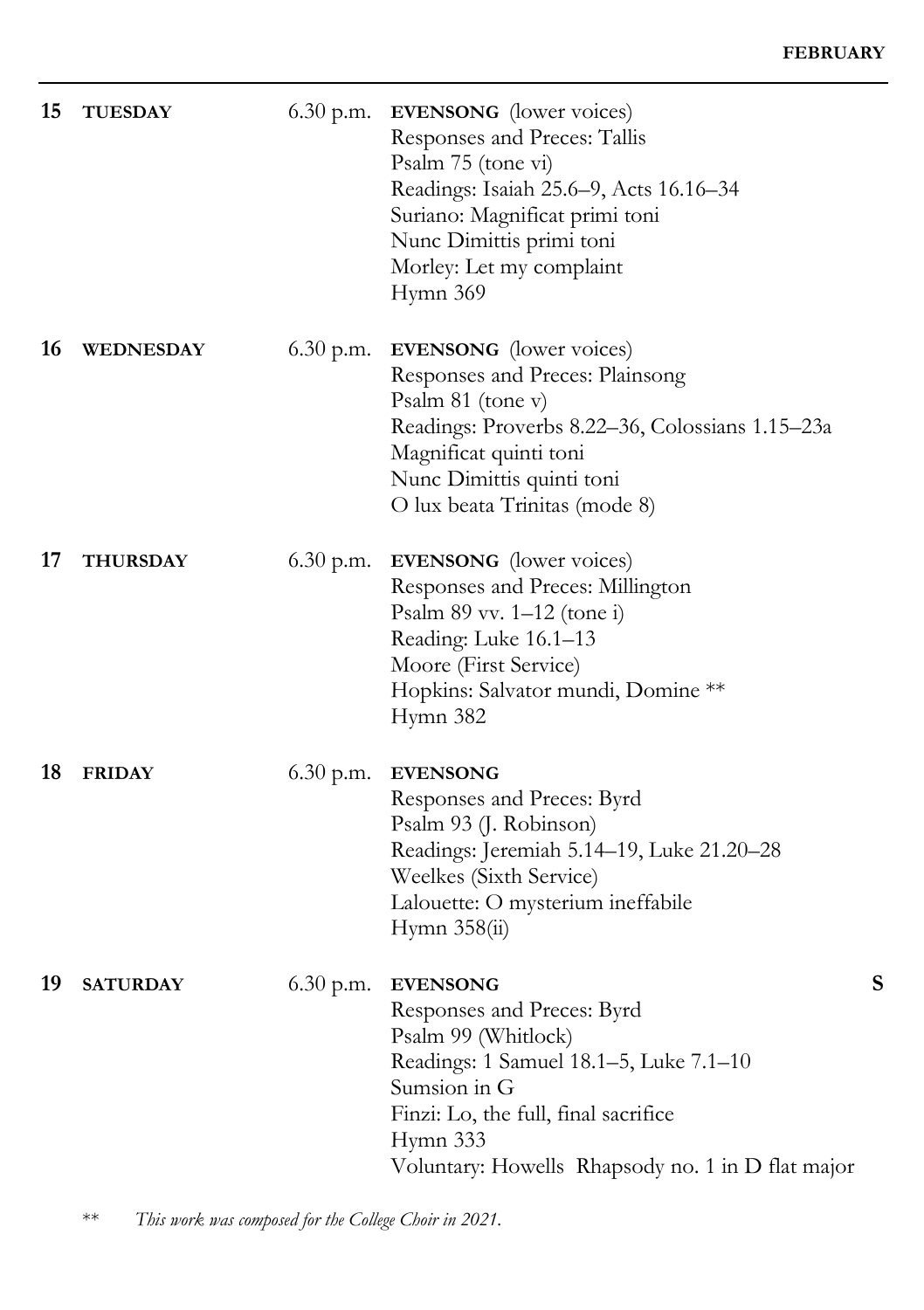| 20 | THE SECOND<br><b>SUNDAY BEFORE</b><br><b>LENT</b> | 8.30 a.m.   | S<br>STUDENT COMMUNION<br>Readings: Revelation 4, Luke 8.22–25                                                                                                                                                                                                                                                                                                                                               |
|----|---------------------------------------------------|-------------|--------------------------------------------------------------------------------------------------------------------------------------------------------------------------------------------------------------------------------------------------------------------------------------------------------------------------------------------------------------------------------------------------------------|
|    | SEXAGESIMA                                        |             | 10.30 a.m. SUNG EUCHARIST<br>Introit: Byrd Teach me, O Lord<br>Missa Fons Bonitatis (Kyrie)<br>Tallis: Missa Salve Intemerata (Gloria, Agnus Dei)<br>Missa Rex Genitor (Sanctus, Benedictus)<br>Readings: Revelation 4, Luke 8.22-25<br>Gradual: Psalm 65 (tone viii)<br>Preacher: Will Alvarez,<br>Ordinand, Ridley Hall<br>Credo V<br>Hymns 294, 376<br>Voluntary: J.S. Bach Prelude in G Major (BWV 541i) |
|    |                                                   |             | $6.00$ p.m. ORGAN RECITAL (no. 1522)<br>Alex Trigg (St John's College)<br>J.S. Bach: Toccata and Fugue in D minor (Dorian)<br>Mendelssohn: Sonata no. 4 in B flat major<br>(BWV 538)<br>Allegro con brio<br>1.<br>ii. Andante religioso<br>iii. Allegretto<br>iv. Allegro maestoso e vivace                                                                                                                  |
|    |                                                   | 6.30 p.m.   | <b>EVENSONG</b><br>Responses and Preces: Byrd<br>Psalm $104$ vv. $1-10$ (Trent)<br>Kelly in C<br>Chesnokov: Let my prayer arise<br>(Да исправится молитва моя)<br>Hymns 248(ii), 366<br>Preacher: Dr Alex Wong<br>Doctors and the Divine: the human search for God -<br>English<br>Voluntary: Pott Laudes *                                                                                                  |
| 21 | <b>MONDAY</b>                                     | $6.30$ p.m. | EVENSONG SUNG BY ST JOHN'S VOICES<br>Responses and Preces: Radcliffe<br>Psalm $106$ vv. $1-12$ (Barnard)<br>Readings: Isaiah 35.1–7, 10; Matthew 15.29–31<br>Tallis (Short Service)<br>Chesnokov: Cherubic Hymn (Херувимская песнь)<br>Hymn 349                                                                                                                                                              |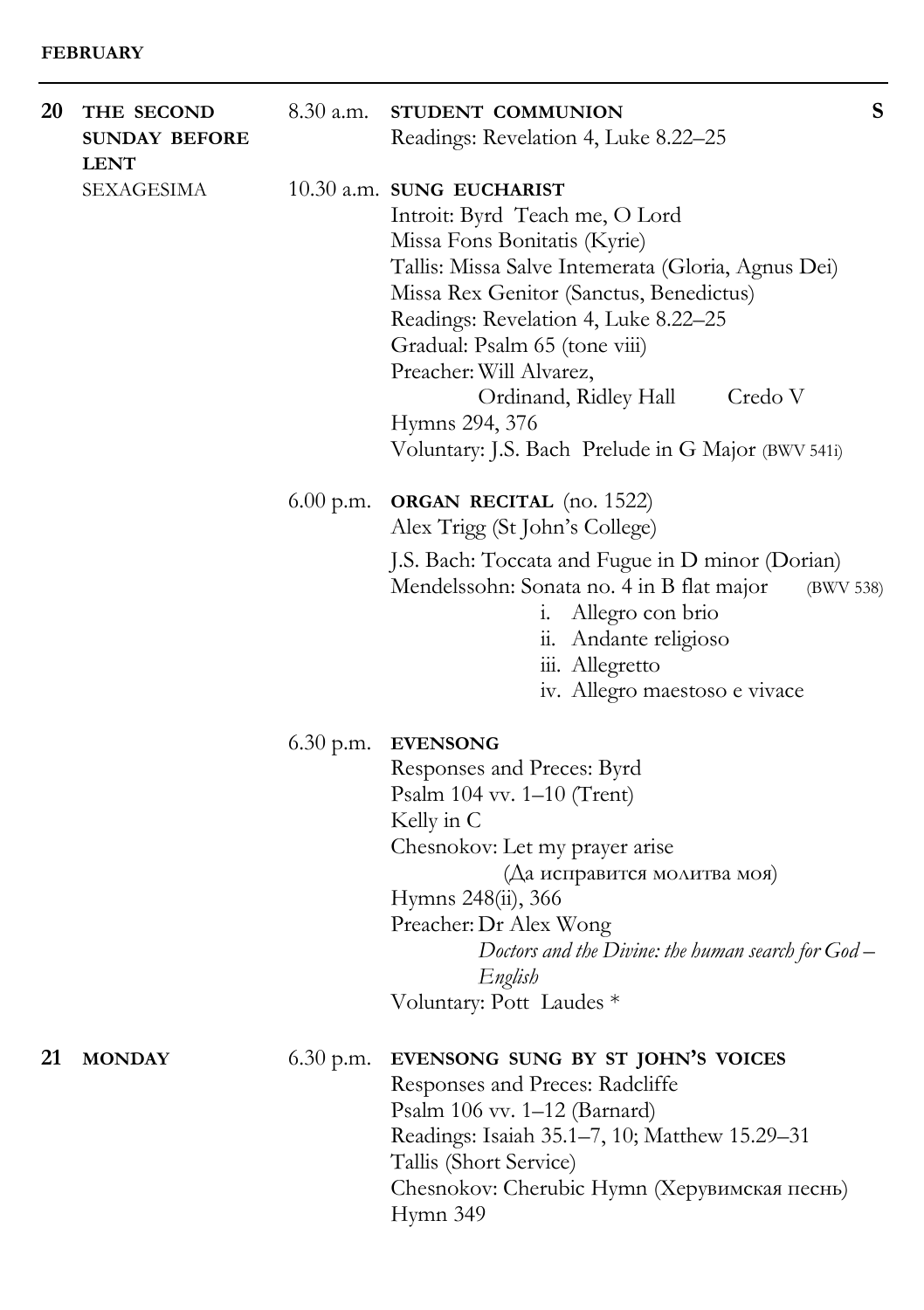| 22 | <b>TUESDAY</b>   | $6.30$ p.m. | <b>EVENSONG</b><br>Responses and Preces: Byrd<br>Psalm 108 (Hopkins)<br>Readings: Daniel 6.1–9, Acts 17.1–9<br>Wood in E flat (no. 2)<br>Stainer: God so loved the world<br>Hymn 385                                                                     |   |
|----|------------------|-------------|----------------------------------------------------------------------------------------------------------------------------------------------------------------------------------------------------------------------------------------------------------|---|
| 23 | <b>WEDNESDAY</b> | $6.30$ p.m. | <b>EVENSONG</b> (lower voices)<br>Responses and Preces: Millington<br>Psalm 114 (tonus peregrinus)<br>Readings: Isaiah 44.21–28, Colossians 2.6–15<br>Morales: Magnificat quinti toni<br>Nunc Dimittis quinti toni<br>Poulenc: Seigneur, je vous en prie |   |
| 24 | <b>THURSDAY</b>  | 6.30 p.m.   | <b>EVENSONG</b><br>Responses and Preces: Clucas<br>Psalm $119$ vv. $1-16$ (Attwood)<br>Reading: Luke 16.19-31<br>Tallis (Short Service)<br>Purcell: Rejoice in the Lord alway<br>Hymn 394                                                                |   |
| 25 | <b>FRIDAY</b>    | $6.30$ p.m. | EVENSONG WITH VIOLIN<br>Responses and Preces: Clucas<br>Psalm 119 vv. 81–88 (Noble)<br>Readings: Jeremiah 5.20–31, Matthew 7.15–20<br>Murrill: Magnificat in E<br>Anna Semple: Nunc Dimittis **<br>Weir: Leaf from leaf Christ knows<br>Hymn 388(i)      |   |
| 26 | <b>SATURDAY</b>  | $6.30$ p.m. | <b>EVENSONG</b><br>Responses and Preces: Clucas<br>Psalm 119 vv. 169–176 (Walmisley)<br>Readings: 2 Samuel 2.1-4, Luke 19.29-40<br>Howells (St Paul's Service)<br>Franck: Panis angelicus<br>Hymn 334<br>Voluntary: Franck Cantabile                     | S |

\* *This piece was commissioned by the Master and Fellows in 2014, with support from the Herbert Howells Organ Music Fund.*

\*\* *The violin is played by Alex Semple.*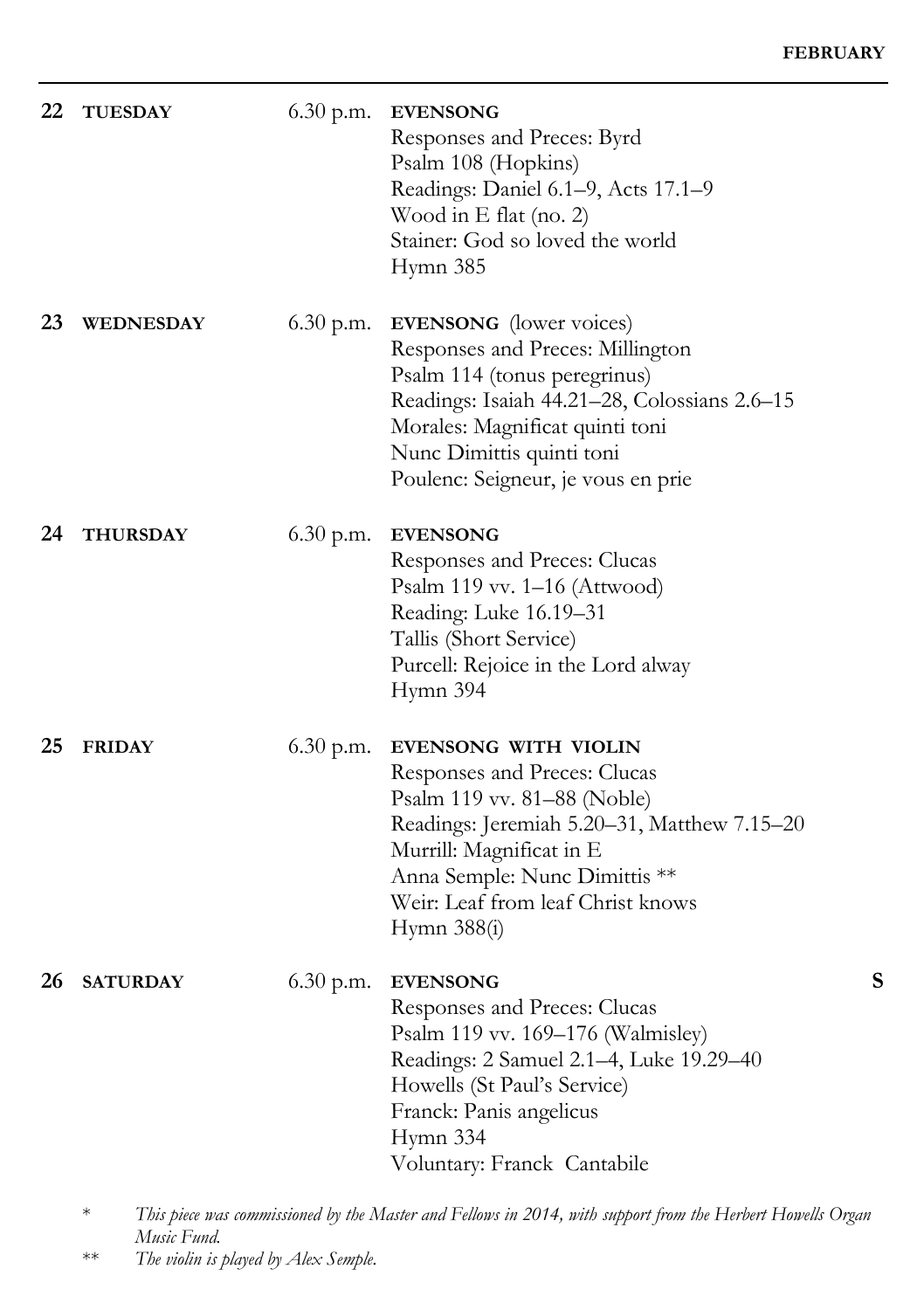| 27 | THE SUNDAY<br><b>BEFORE LENT</b><br>QUINQUAGESIMA |             | S<br>8.30 a.m. STUDENT COMMUNION<br>Readings: Exodus 34.29–end, Luke 9.28–36                                                                                                                                                                                                                                                       |  |
|----|---------------------------------------------------|-------------|------------------------------------------------------------------------------------------------------------------------------------------------------------------------------------------------------------------------------------------------------------------------------------------------------------------------------------|--|
|    |                                                   |             | $10.30$ a.m. SUNG EUCHARIST<br>Introit: Esto mihi<br>Kyrie de Angelis<br>Berkeley: Missa Brevis<br>Readings: Exodus 34.29-end, Luke 9.28-36<br>Gradual: Psalm 99 (tone iv)<br>Preacher: The Dean<br>Credo VI<br>Hymns 272, 296(i)<br>Voluntary: Grace Scherzo                                                                      |  |
|    |                                                   | $6.00$ p.m. | <b>ORGAN RECITAL</b> (no. 1523)<br>George Herbert (St John's College)<br>Vierne: Scherzo (Symphonie II)<br>Boulanger: 3 Pièces - Prélude; Petit Canon; Improvisation<br>Semple: Oriens<br>Pott: Laudes                                                                                                                             |  |
|    |                                                   | $6.30$ p.m. | <b>EVENSONG</b><br>Responses and Preces: Clucas<br>Psalm 128 (Goss)<br>Tomkins (Fifth Service)<br>Greene: Lord, let me know mine end<br>Hymns 249, 361 (tune 322)<br>Preacher: Professor Peter Johnstone<br>Doctors and the Divine: the human search for God –<br>Mathematics<br>Voluntary: J.S. Bach Fugue in C minor (BWV 546ii) |  |
| 28 | <b>MONDAY</b>                                     | $6.30$ p.m. | EVENSONG SUNG BY ST JOHN'S VOICES<br>Responses and Preces: Radcliffe<br>Psalm 136 (Lloyd)<br>Readings: Isaiah 41.17-20, John 4.5-15<br>Purcell in G minor<br>J.S. Bach: Lobet den Herrn in seinen Taten<br>(Singet dem Herrn)<br>Hymn 374                                                                                          |  |

\* *These works were commissioned for the College Choir in 2014 (Watts) and 2021 (Hopkins). The Timpanist in 'Echoes' is Alex Pullen.*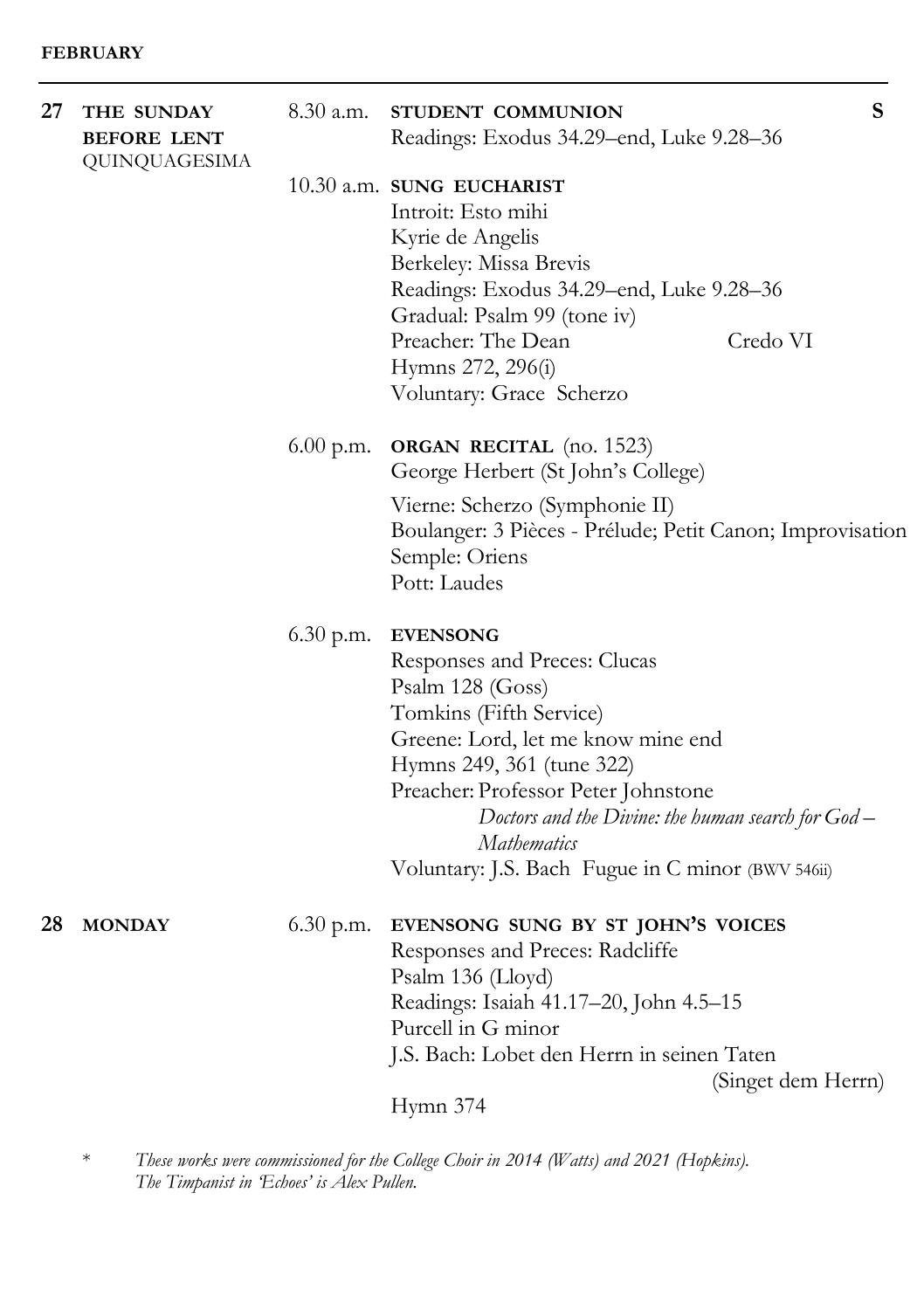| 1 | <b>TUESDAY</b><br>DAVID,<br>PATRON SAINT OF WALES | $6.30$ p.m.  | <b>EVENSONG</b><br>Responses and Preces: Clucas<br>Psalm 8 (Parratt)<br>Readings: Isaiah 46.5–7, Acts 17.16–32<br>Bevan: Magnificat quarti toni<br>Nunc Dimittis quarti toni<br>Williams: Pan fo'r stormydd garwa'n curo<br>Hymn 368                            |   |
|---|---------------------------------------------------|--------------|-----------------------------------------------------------------------------------------------------------------------------------------------------------------------------------------------------------------------------------------------------------------|---|
| 2 | <b>ASH WEDNESDAY</b>                              | 8.00 a.m.    | <b>COMMUNION WITH IMPOSITION OF ASHES</b><br>Readings: Isaiah 58.1–12, John 8.1–11                                                                                                                                                                              |   |
|   |                                                   | $6.30$ p.m.  | <b>EVENSONG</b><br>Responses and Preces: Byrd<br>Psalm 51: Allegri Miserere mei, Deus<br>Readings: Joel 2.1-2, 12-17, Matthew 6.1-6, 16-21<br>Tallis (Short Service)<br>Byrd: Civitas sancti tui<br>Hymn 67                                                     |   |
| 3 | <b>THURSDAY</b>                                   | $6.30$ p.m.  | EVENSONG WITH TIMPANI (lower voices)<br>Responses and Preces: Tallis<br>Psalm $18$ vv. $1-6$ (tone i)<br>Reading: Luke 18.1-8<br>Sumsion in G<br>Watts: Echoes *<br>Hymn 74                                                                                     |   |
| 4 | <b>FRIDAY</b>                                     | $6.30$ p.m.  | <b>EVENSONG</b><br>Responses and Preces: Shephard<br>Psalms 22 (Camidge), 23 (Hylton Stewart)<br>Readings: Lamentations 1.1–12, Matthew 2.13–18<br>Dyson in F<br>Plumstead: A grateful heart<br>Hymn 70(i)                                                      |   |
| 5 | <b>SATURDAY</b>                                   | $12.00$ noon | <b>MEMORIAL SERVICE</b><br>FOR DR PETER LINEHAN (FELLOW)                                                                                                                                                                                                        |   |
|   |                                                   | $6.30$ p.m.  | <b>EVENSONG</b> (lower voices)<br>Responses and Preces: Tallis<br>Psalm 28 (tone iv)<br>Readings: 1 Kings 2.1–4, Matthew 28.16–20<br>Moore (Second Service)<br>Hopkins: Salvator mundi, Domine *<br>Hymn 339<br>Voluntary: Howells Psalm Prelude (Set 1, no. 1) | S |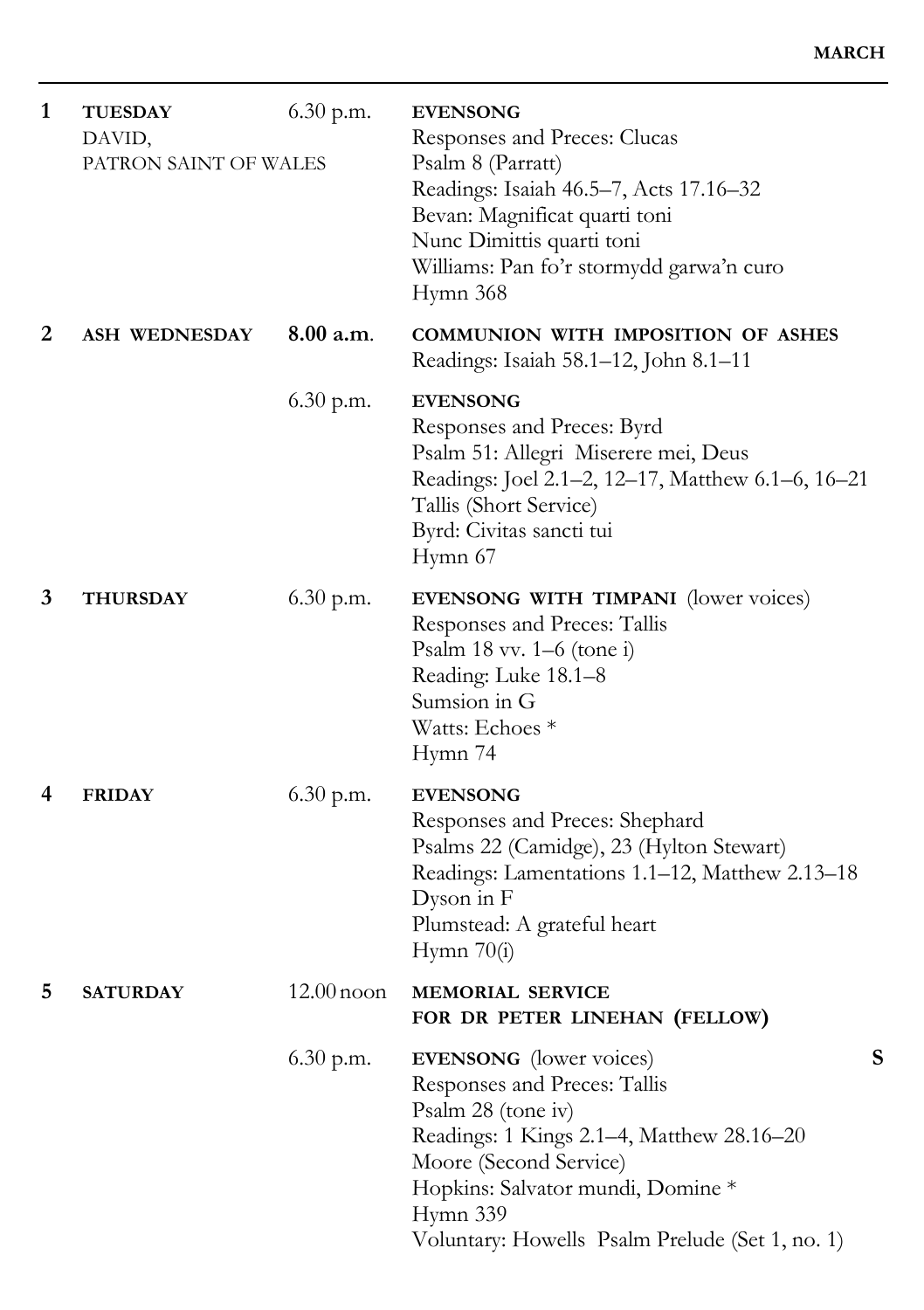| 6 | THE FIRST<br><b>SUNDAY OF</b><br><b>LENT</b> | 8.30 a.m.   | STUDENT COMMUNION<br>Readings: Romans 10.8b–13, Luke 4.1–13                                                                                                                                                                                                                                                                                                   | S |
|---|----------------------------------------------|-------------|---------------------------------------------------------------------------------------------------------------------------------------------------------------------------------------------------------------------------------------------------------------------------------------------------------------------------------------------------------------|---|
|   |                                              |             | $10.30$ a.m. SUNG EUCHARIST<br>Introit: Poulenc Seigneur, je vous en prie<br>Langlais: Messe Solennelle<br>Readings: Romans 10.8b-13, Luke 4.1-13<br>Gradual: Psalm 91 vv. 1-11 (tone viii)<br>Preacher: The Chaplain<br>Credo VII<br>Hymns 305, 377<br>Voluntary: Vierne Allegro (Symphonie II)                                                              |   |
|   |                                              | $6.00$ p.m. | <b>ORGAN RECITAL</b> (no. 1524)<br>Ben Markovic (Queens' College)                                                                                                                                                                                                                                                                                             |   |
|   |                                              |             | Widor: Allegro vivace (Symphonie V)<br>Byrd: A Fancy<br>J.S. Bach: Jesus Christus unser Heiland (BWV 688)<br>Vierne: Toccata                                                                                                                                                                                                                                  |   |
|   |                                              | $6.30$ p.m. | <b>EVENSONG</b><br>Responses and Preces: Shephard<br>Psalm 32 (Rogers)<br>Forbes L'Estrange (King's College Service)<br>Handel: All they that see him<br>He trusted in God<br>Hymns 250, 362<br>Preacher: Dr Marie Chabbert<br>Doctors and the Divine: the human search for $God -$<br>Modern Languages<br>Voluntary: J.S. Bach Prelude in C minor (BWV 546i) |   |
| 7 | <b>MONDAY</b>                                | $6.30$ p.m. | EVENSONG SUNG BY ST JOHN'S VOICES<br>Responses and Preces: MacDonald<br>Psalm 36 (Norris, Garrett)<br>Readings: Isaiah 45.2–8, Matthew 27.45–54<br>Magnificat primi toni<br>Chesnokov: Nunc Dimittis (Ныне отпущаеши)<br>Poulenc: Litanies à la Vierge Noire<br>Hymn 391                                                                                      |   |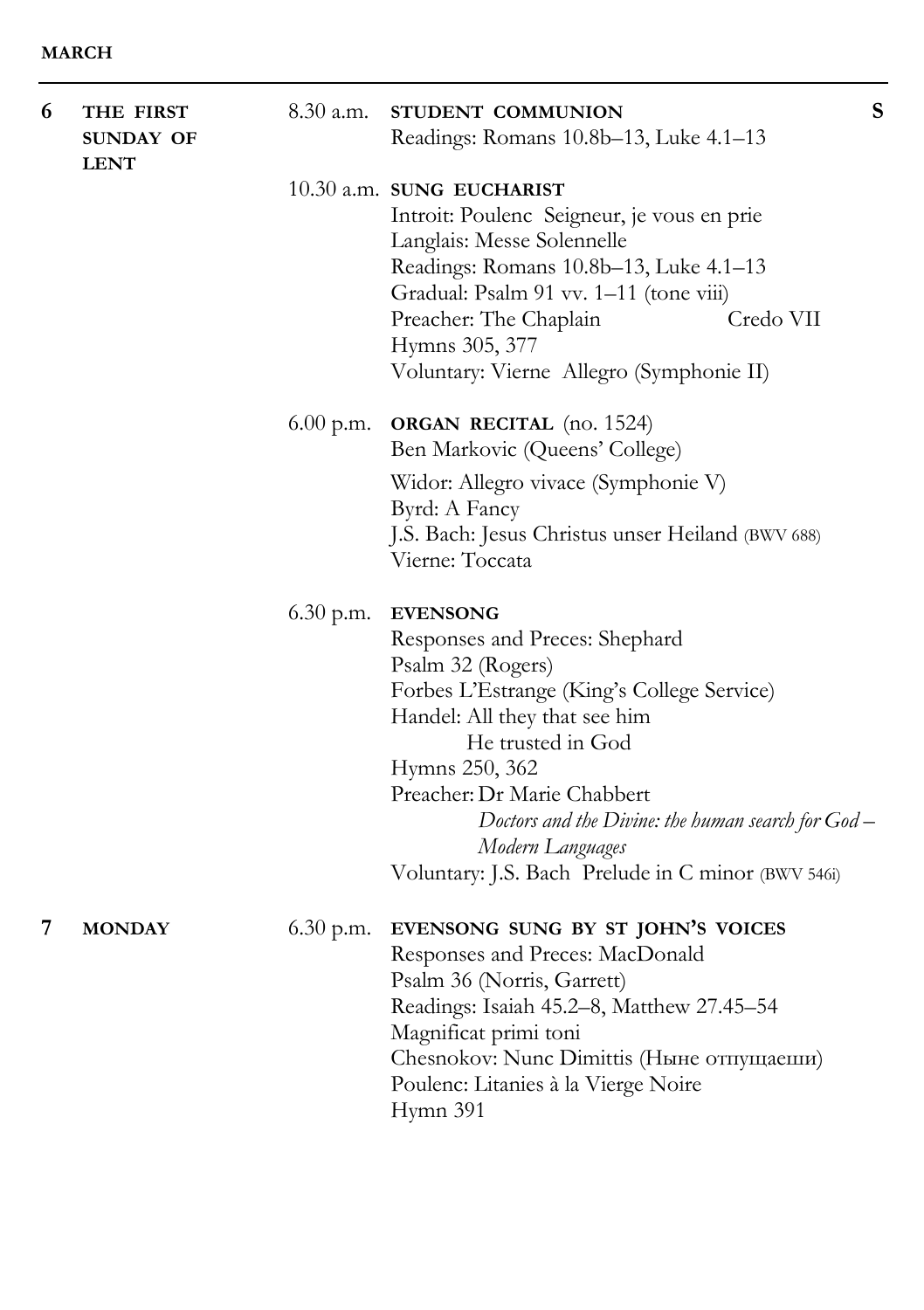| 8  | <b>TUESDAY</b>  | $6.30$ p.m. | <b>EVENSONG</b><br>Responses and Preces: Shephard<br>Psalm 41 (Buck)<br>Readings: Nehemiah 5.6-13, Acts 18.1-11<br>Stanford in B flat<br>Wesley: Wash me throughly<br>Hymn 84                              |   |
|----|-----------------|-------------|------------------------------------------------------------------------------------------------------------------------------------------------------------------------------------------------------------|---|
| 9  | WEDNESDAY       | $6.30$ p.m. | <b>EVENSONG</b> (lower voices)<br>Responses and Preces: Tallis<br>Psalm 48 (tone viii)<br>Readings: Daniel 7.9-14, Colossians 3.1-11<br>Holmes (Fauxbourdons)<br>Wills: By the waters of Babylon           |   |
| 10 | <b>THURSDAY</b> | $6.30$ p.m. | <b>EVENSONG</b><br>Responses and Preces: Shephard<br>Psalms 53 (Stanford), 54 (Barnby)<br>Reading: Luke 18.9-14<br>Humfrey in E minor<br>Lotti: Crucifixus etiam pro nobis (a 8)<br>Hymn 82                |   |
| 11 | <b>FRIDAY</b>   | $6.30$ p.m. | <b>EVENSONG</b><br>Responses and Preces: Radcliffe<br>Psalm 60 (Barnby, Hopkins)<br>Readings: Lamentations 2.13-22, John 19.31-37<br>Watson in E<br>Bruckner: Christus factus est<br>Hymn $76$ (omit v. 3) |   |
| 12 | <b>SATURDAY</b> |             | 6.00 p.m. A LENT MEDITATION<br>A Service of readings and music for Lent and<br>Passiontide, including works by Bruckner, Byrd,<br>Handel, Stainer, Wesley and Wills                                        | S |
|    |                 |             | Organ music will be played by George Herbert<br>and Alex Trigg from 5.15 p.m.                                                                                                                              |   |

NOTE: To guarantee a seat in the main body of the Chapel please apply for tickets by Monday 21 February. However, we anticipate that there will still be spare seats available on the day.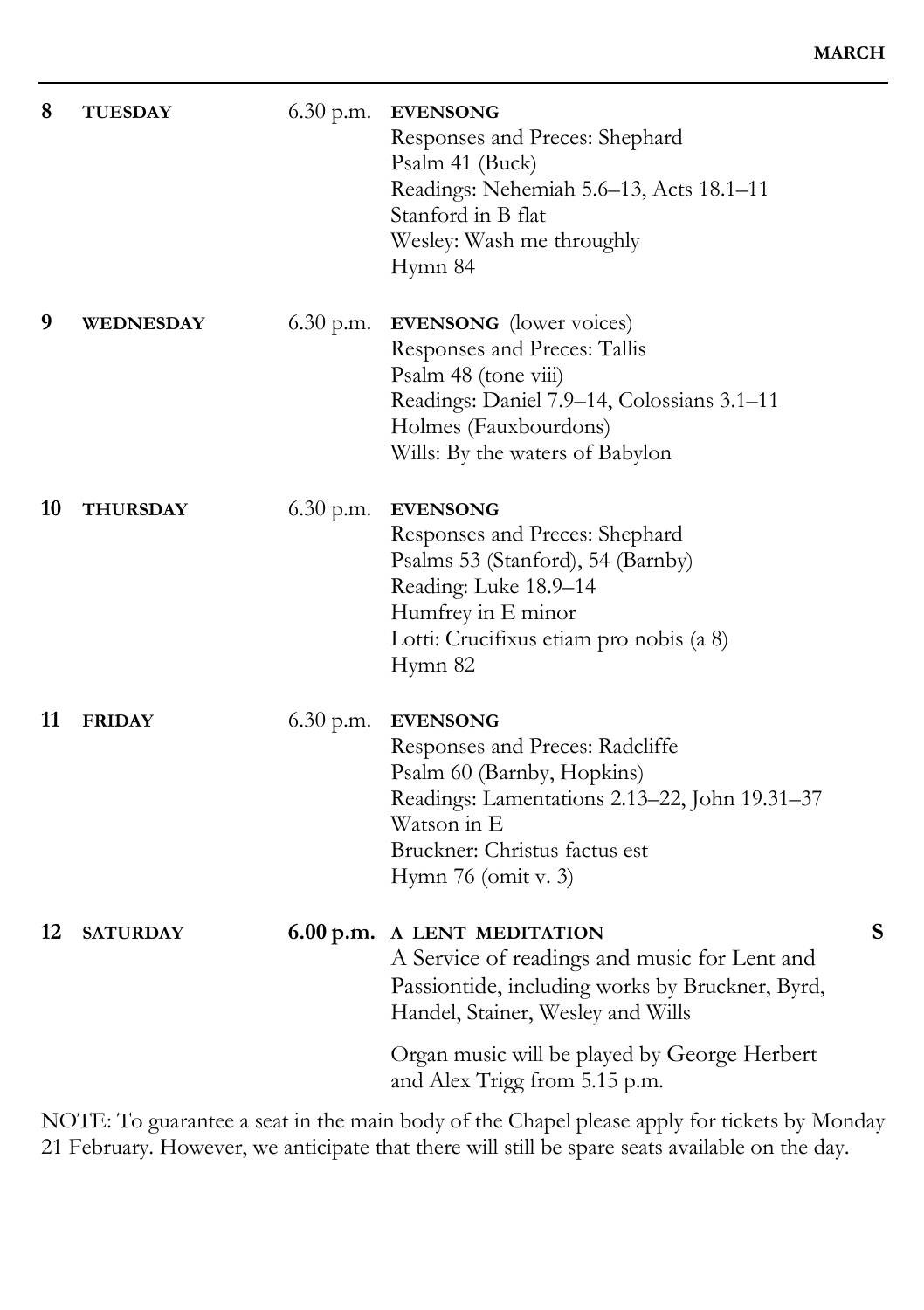| 13 | THE SECOND                      | $8.30$ a.m. | STUDENT COMMUNION                                                  | S |
|----|---------------------------------|-------------|--------------------------------------------------------------------|---|
|    | <b>SUNDAY OF</b><br><b>LENT</b> |             | Readings: Philippians 3.17-4.1, Luke 13.31-end                     |   |
|    |                                 |             | 10.30 a.m. SUNG EUCHARIST (lower voices)                           |   |
|    |                                 |             | Introit: The Lent Prose                                            |   |
|    |                                 |             | Langlais: Missa in simplicitate                                    |   |
|    |                                 |             | Readings: Philippians 3.17-4.1, Luke 13.31-end                     |   |
|    |                                 |             | Gradual: Psalm 27 (tone v)                                         |   |
|    |                                 |             | Preacher: The Dean<br>Credo I                                      |   |
|    |                                 |             | Hymns 308, 353                                                     |   |
|    |                                 |             | Voluntary: Duruflé Prélude (Suite op. 5)                           |   |
|    |                                 |             | $6.00$ p.m. ORGAN RECITAL (no. 1525)                               |   |
|    |                                 |             | Neil Chippington (St John's College School)                        |   |
|    |                                 |             | J.S. Bach: Prelude and Fugue in B minor (BWV 544)                  |   |
|    |                                 |             | Vaughan Williams: Prelude on 'Rhosymedre'                          |   |
|    |                                 |             | Messiaen: Joie et clarté des corps glorieux                        |   |
|    |                                 | $6.30$ p.m. | EVENSONG WITH VIOLIN                                               |   |
|    |                                 |             | Responses and Preces: Radcliffe                                    |   |
|    |                                 |             | Psalm 69 vv. 1-14 (Stainer)                                        |   |
|    |                                 |             | Watson: Magnificat in E                                            |   |
|    |                                 |             | Anna Semple: Nunc Dimittis *                                       |   |
|    |                                 |             | Weelkes: Give ear, O Lord                                          |   |
|    |                                 |             | Hymns 457(i), 73(ii)                                               |   |
|    |                                 |             | Preacher: Professor Alexander Bird                                 |   |
|    |                                 |             | Doctors and the Divine: the human search for $God -$<br>Philosophy |   |
|    |                                 |             | Voluntary: Semple Oriens **                                        |   |
| 14 | <b>MONDAY</b>                   | $6.30$ p.m. | EVENSONG SUNG BY ST JOHN'S VOICES                                  |   |
|    |                                 |             | Responses and Preces: MacDonald                                    |   |
|    |                                 |             | Psalm 71 (Parratt)                                                 |   |
|    |                                 |             | Readings: Isaiah 46.8–13, Ephesians 1.3–12                         |   |
|    |                                 |             | Gibbons (Short Service)                                            |   |

\* *The violin is played by Alex Semple.*

\*\* *This piece was commissioned by the Master and Fellows, with support from the Herbert Howells Organ Music Fund.*

Hymn 68 (tune 296)

Chesnokov: From my youth (От юности моея)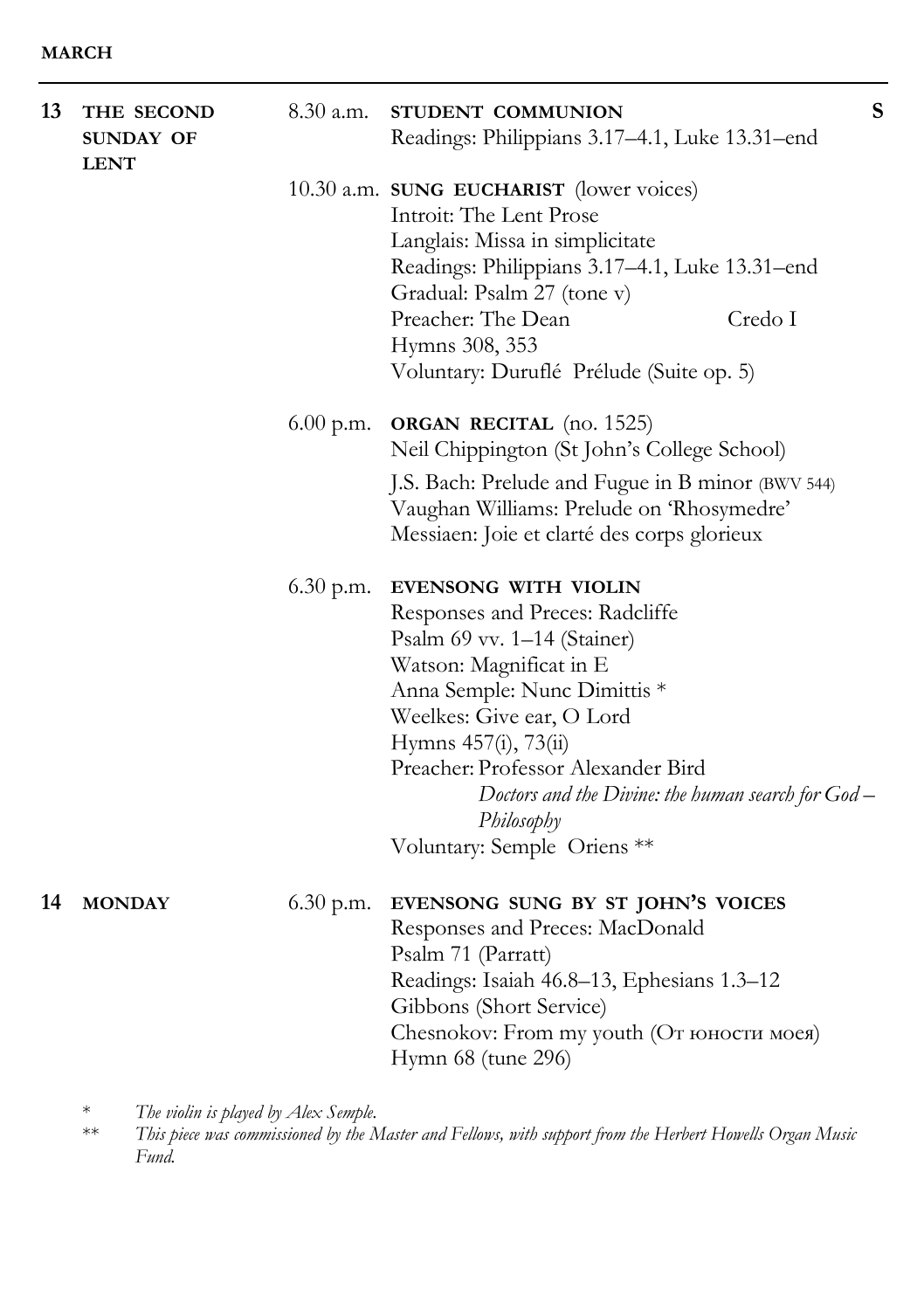| 15                                                               | <b>TUESDAY</b>                               | $6.30$ p.m. | EVENSONG SUNG JOINTLY BY THE CHOIRS OF<br>CLARE AND ST JOHN'S COLLEGES<br>Responses and Preces: Radcliffe<br>Psalm 78 vv. 1-17 (Oakley)<br>Readings: Ezekiel 36.22-27, Acts 19.1-10<br>Howells (Collegium Regale)<br>Elgar: Give unto the Lord<br>Hymn 379 |
|------------------------------------------------------------------|----------------------------------------------|-------------|------------------------------------------------------------------------------------------------------------------------------------------------------------------------------------------------------------------------------------------------------------|
| 16                                                               | <b>WEDNESDAY</b>                             | $6.30$ p.m. | <b>EVENSONG</b> (lower voices)<br>Responses and Preces: Tallis<br>Psalm 82 (tone viii)<br>Readings: Isaiah 26.1–4, 7–9; Colossians 3.12–17<br>Kennedy (Worcester Service)<br>Kennedy: O nata lux                                                           |
| 17                                                               | <b>THURSDAY</b>                              | $6.30$ p.m. | <b>EVENSONG</b><br>Responses and Preces: Radcliffe<br>Psalm 89 vv. 1–12 (W. Alcock)<br>Reading: Luke 19.11-27<br>Weir: Magnificat (St John's Service) ***<br>Chesnokov: Nunc Dimittis (Ныне отпущаеши)<br>Mendelssohn: Lift thine eyes<br>Hymn 94          |
| 18                                                               | <b>FRIDAY</b>                                | $6.30$ p.m. | <b>EVENSONG</b><br>Responses and Preces: Radcliffe<br>Psalm 93 (J. Robinson)<br>Readings: Lamentations 3.19–33, Mark 15.6–20<br>Leighton (Collegium Magdalenae Oxoniense)<br>Frances-Hoad: A Blessing<br>Hymn 378 (omit vv. 5, 6)                          |
| 20                                                               | THE THIRD<br><b>SUNDAY OF</b><br><b>LENT</b> | 8.30 a.m.   | STUDENT COMMUNION<br>Readings: Isaiah 55.1–9, Luke 13.1–9                                                                                                                                                                                                  |
| ***<br>This work was commissioned for the College Choir in 2011. |                                              |             |                                                                                                                                                                                                                                                            |

The first Evensong next term is at 6.30 p.m. on Tuesday 26 April 2022.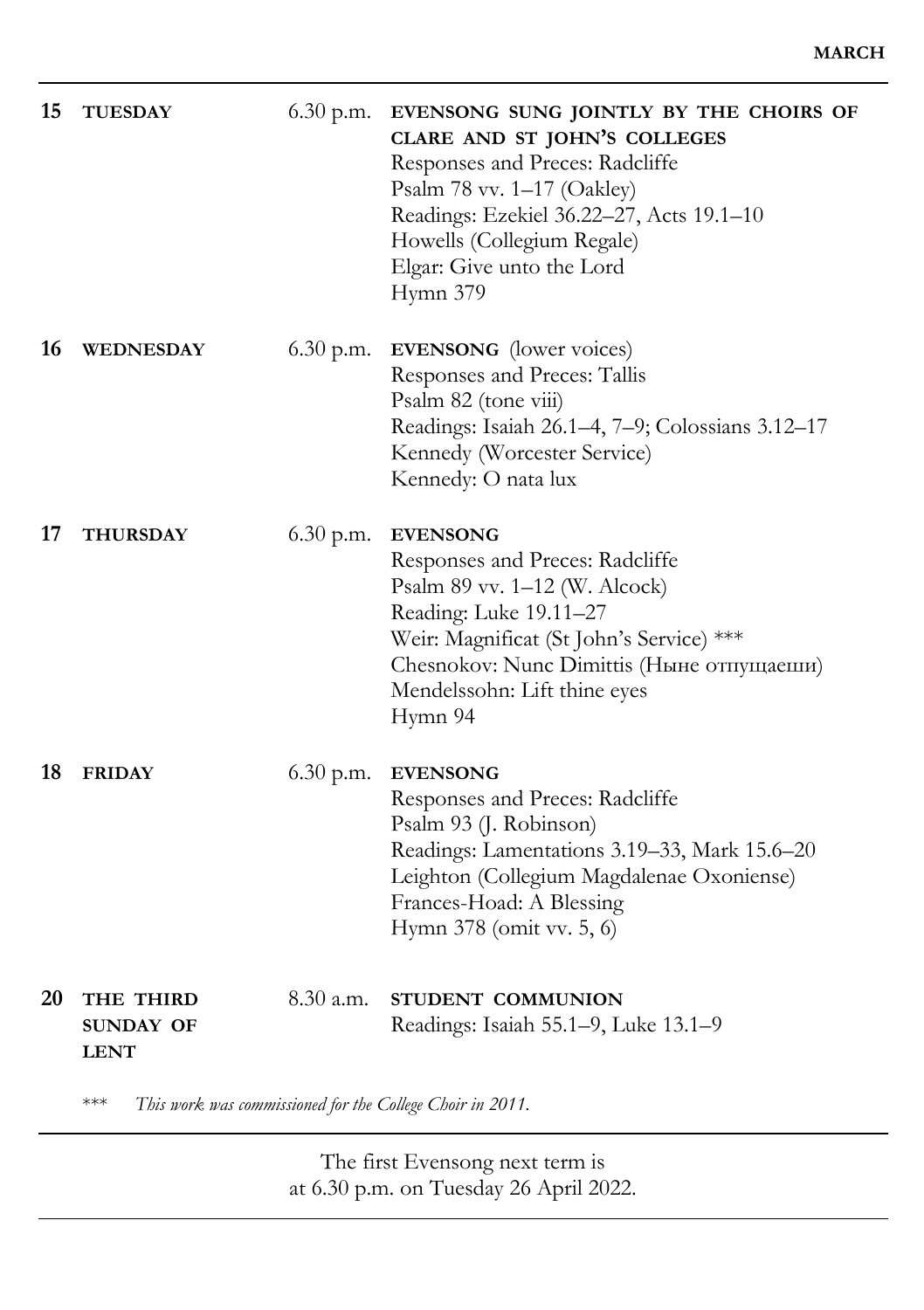#### **ST JOHN'S VOICES & CAMBRIDGE UNIVERSITY CHAMBER CHOIR CONCERT**

#### **ST JOHN'S COLLEGE CHAPEL**

#### **SATURDAY 19 MARCH 2022 7.30PM**

All-Night Vigil no. 2, op. 44 by Pavel Chesnokov

Director: Graham Walker  $\angle$  15,  $\angle$  5 (students, available on the door only) Box Office 01223 300085 **www.adcticketing.com**



#### **ST JOHN'S VOICES**

Those interested in singing in the College's mixed-voice choir are encouraged to contact Graham Walker, the Director, on ghw22@cam.ac.uk

Priority is generally given to students of St John's, but singers from outside the College are very welcome to apply.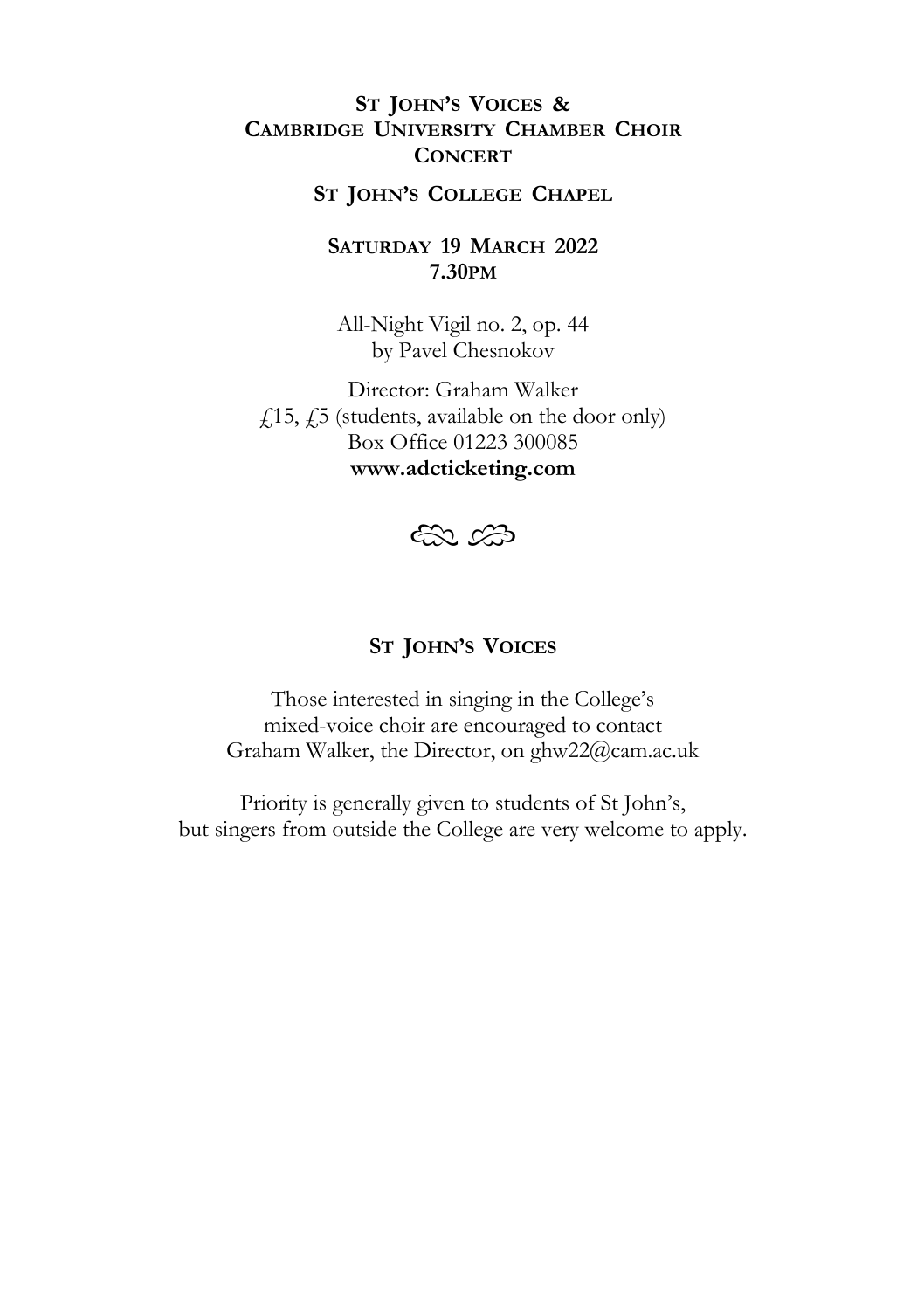#### **ST JOHN'S COLLEGE CHOIR**

The Director of Music, Andrew Nethsingha, is pleased to receive enquiries from people interested in joining the choir as chorister, choral scholar or organ scholar. He is always happy to meet them informally to offer advice.

> Please contact him at choir@joh.cam.ac.uk

or contact the Choir Administrator, Caroline Marks, on 01223 338718



**CHORISTER VOICE TRIALS** Voice trials are held for boys and girls aged 6–9 years old. For further details please contact the Registrar, Emma Luck, at St John's College School on 01223 353652 or by email – admissions@sjcs.co.uk